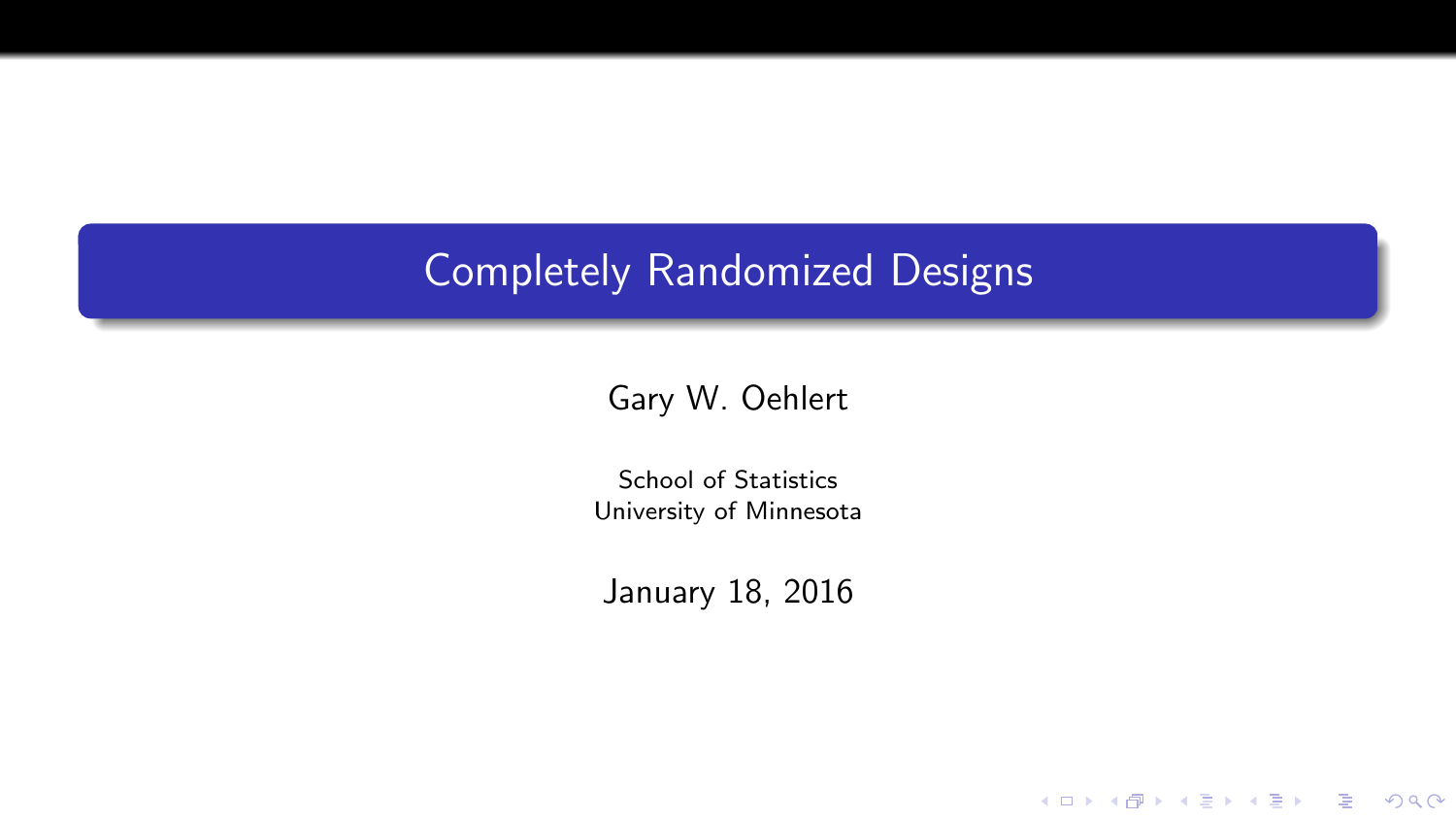A completely randomized design (CRD) has

- <sup>o</sup> N units
- o g different treatments
- **•** g known treatment group sizes  $n_1, n_2, \ldots, n_g$  with  $\sum n_i = N$
- Completely random assignment of treatments to units

Completely random assignment means that every possible grouping of units into g groups with the given sample sizes is equally likely.

**KORKARRA ERKER EL POLO**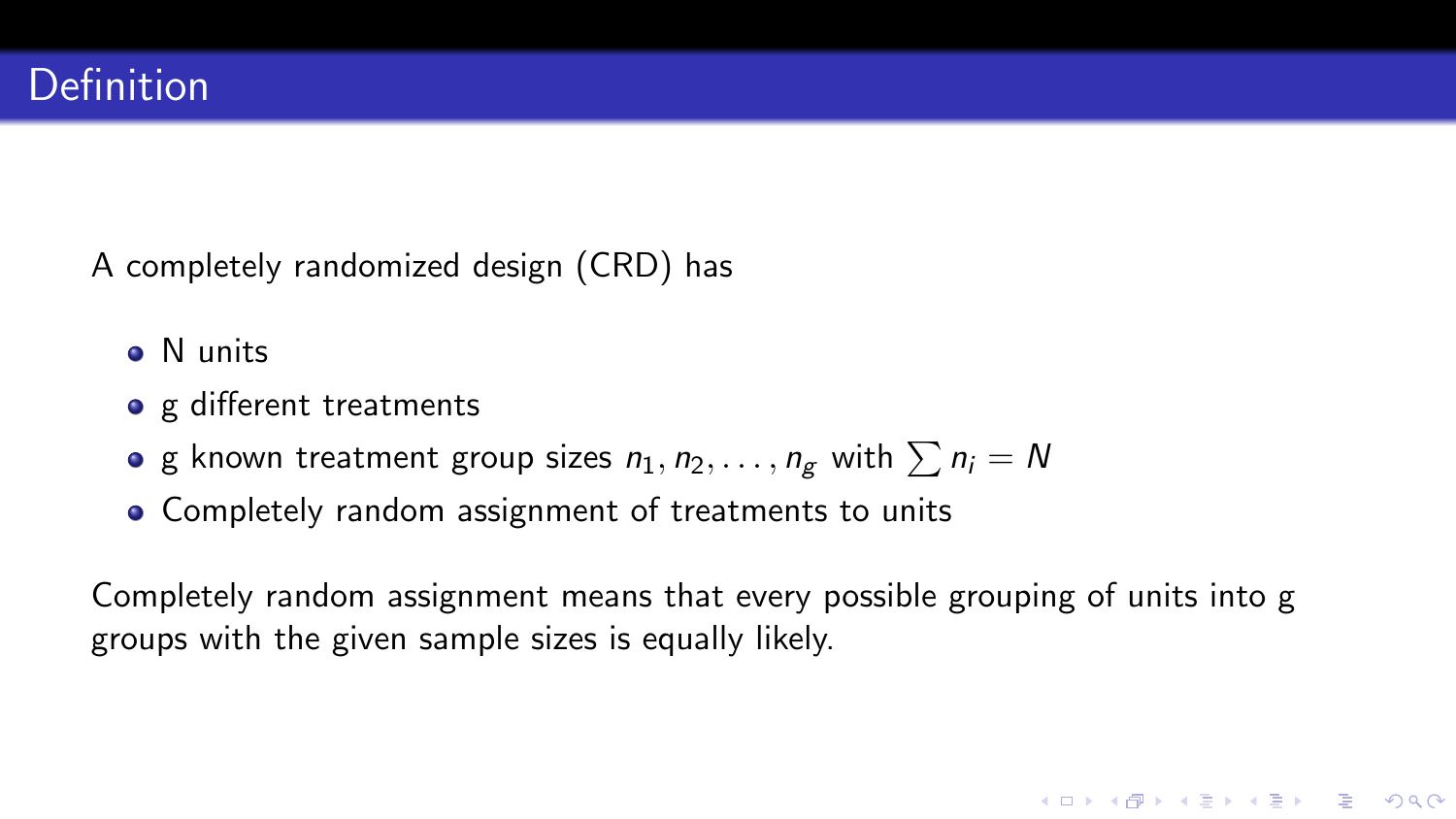This is the basic experimental design; everything else is a modification.<sup>1</sup>

The CRD is

- **•** Easiest to do.
- **•** Easiest to analyze.
- Most resilient when things go wrong.
- **Often sufficient.**

Consider a CRD first when designing.

 $1$  "God invented the integers, the rest is the work of man." Leopold Kronecker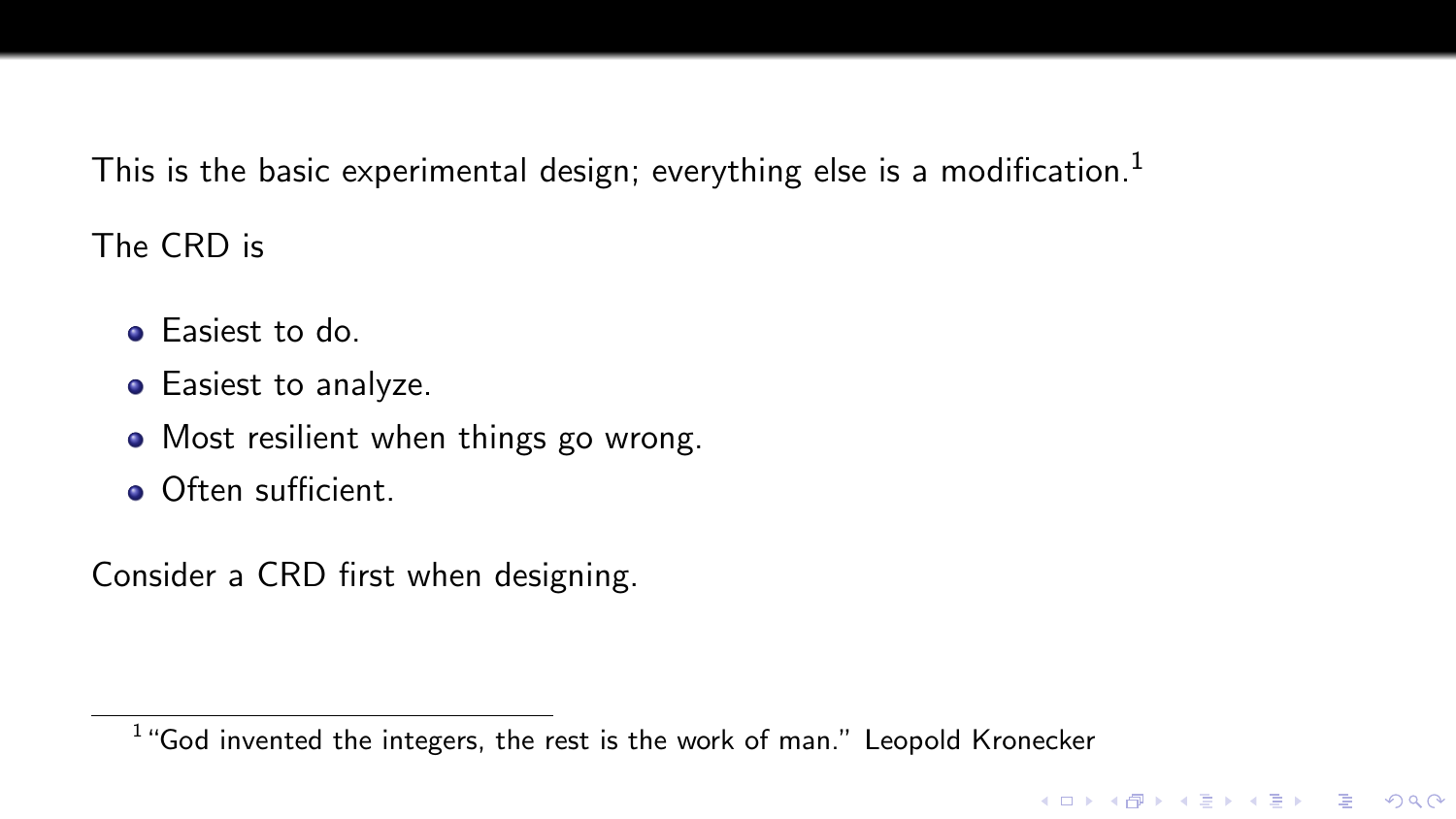1. Does a wood board .625 inches thick have the same strength as a .75 inch thick wood board with a notch cut to .625 thickness? Twenty-six 2.5" by .75" by 3 foot boards. Half are chosen at random to be notched in the center. Response is load at failure in horizontal bending.

2. Do the efflux transporters P-gp and/or BCRP affect the ability of a certain chemotherapy drug to cross the blood-brain barrier. We will make 30 in-vitro measurements of chemo accumulation in cells. Ten will be done with wild type cells, 10 with cells that over-express P-gp, and 10 with cells that over-express BCRP. The efflux transporters (or not) are randomly assigned to the trials.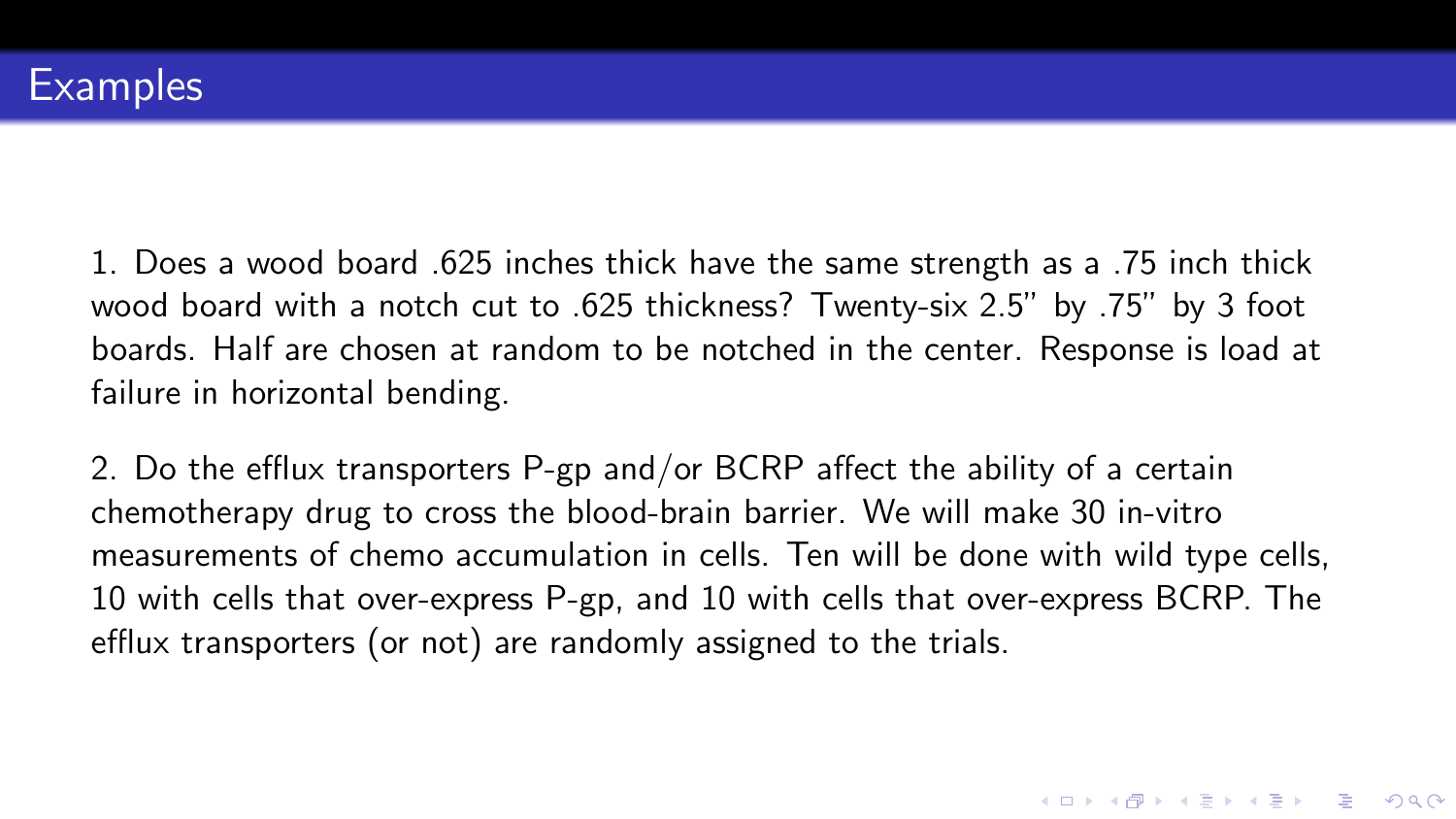3. Do xantham gum and/or cinnamon affect the sensory quality of gluten-free cookies? Eight batches of cookies will be made, with two of the eight batches assigned to each of the four combinations of low/high gum and low/high cinnamon. The response is a sensory score.

4. How do sling length and size of counterweight affect the throw distance of a trebuchet? Randomly assign 27 throws to the nine combinations of three lengths and three weights, with three throws per combination. The response is the distance of the projectile.

K ロ ▶ K @ ▶ K 할 X X 할 X | 할 X 1 9 Q Q ^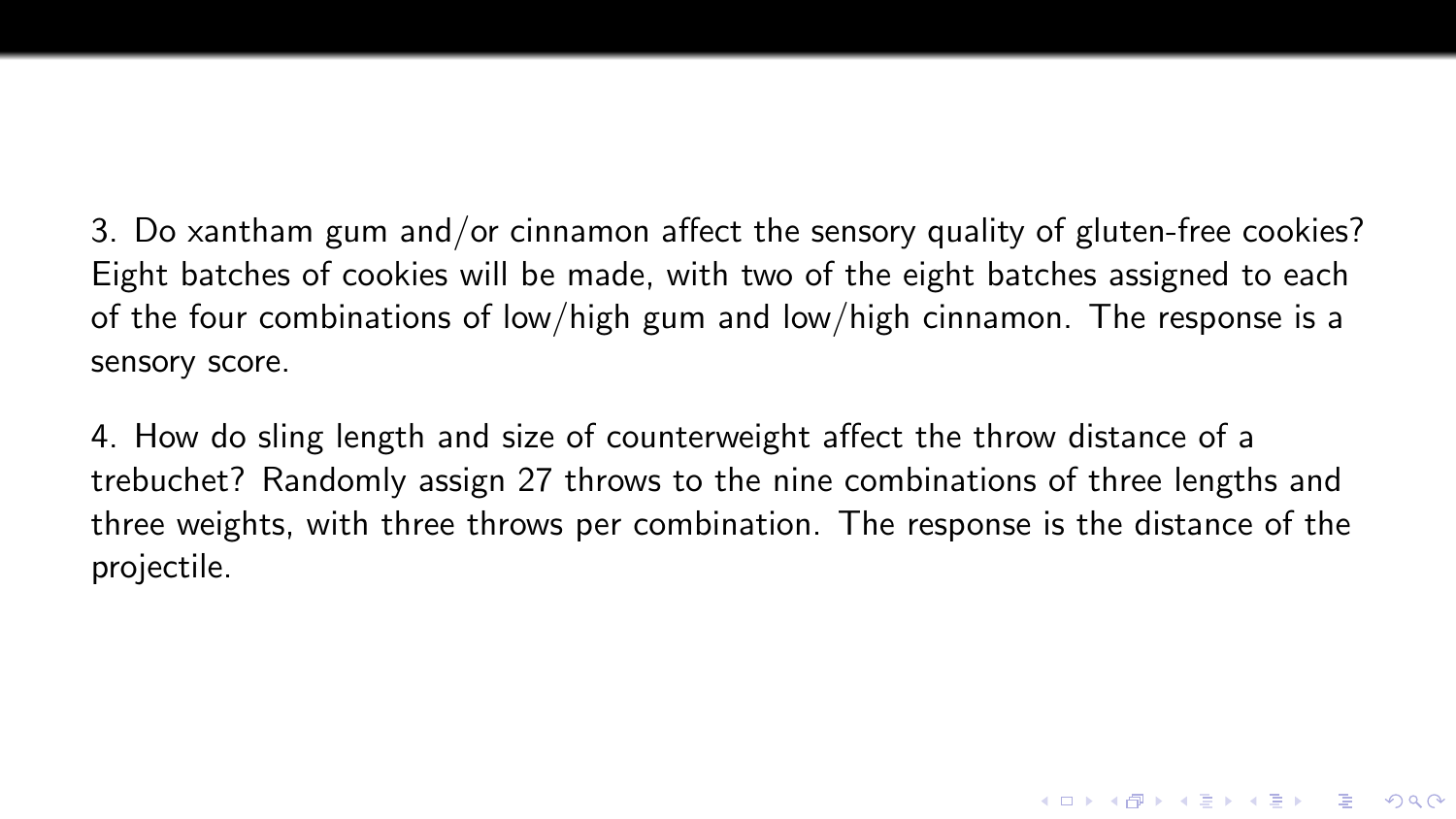#### Experiment like this:



 $299$ ŧ 人居 Ε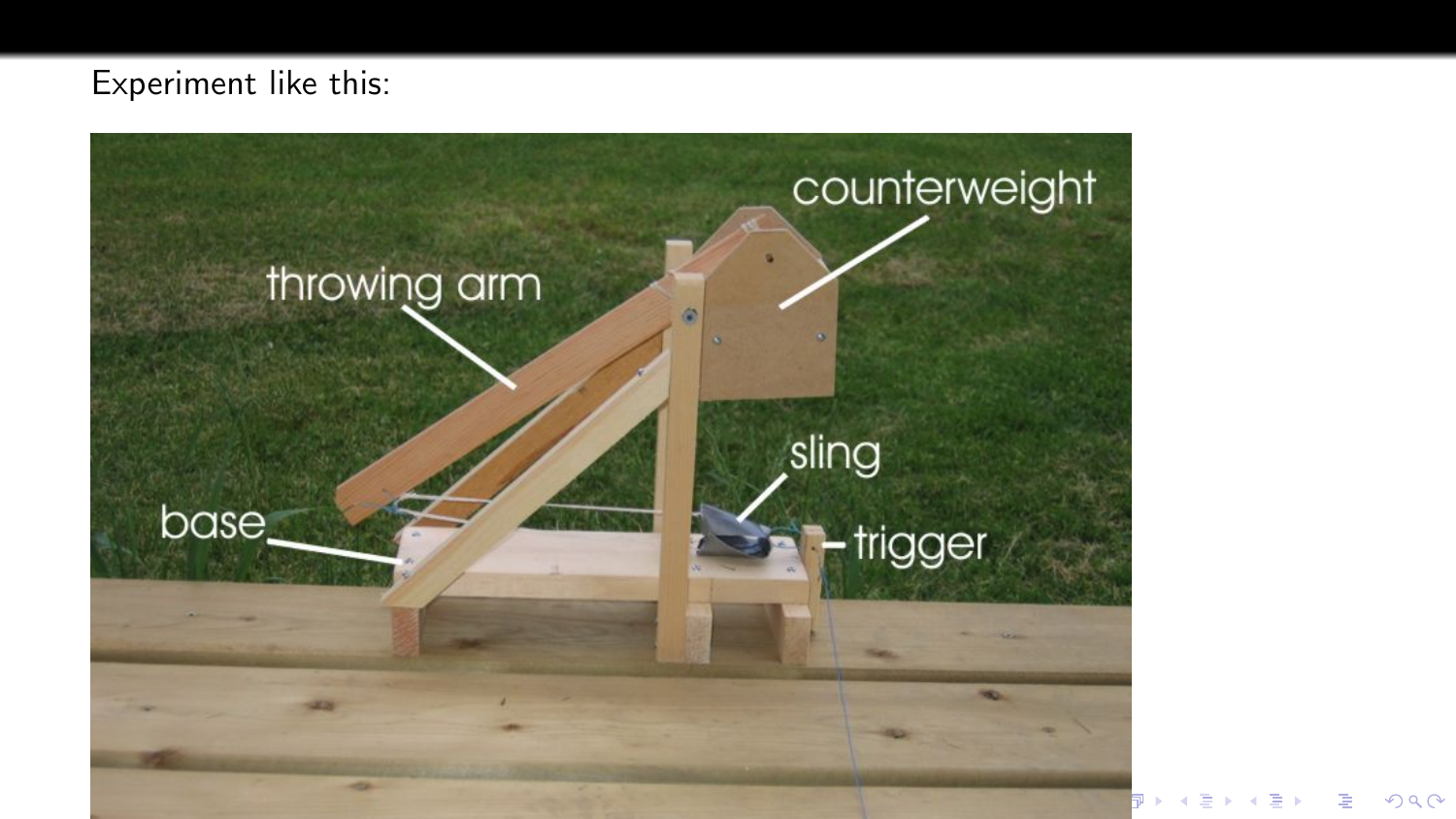### Build like this?



K ロ X (日) X (日) X (日) X (日) X (日) X (日) X (日) X (日) X (日) X (日)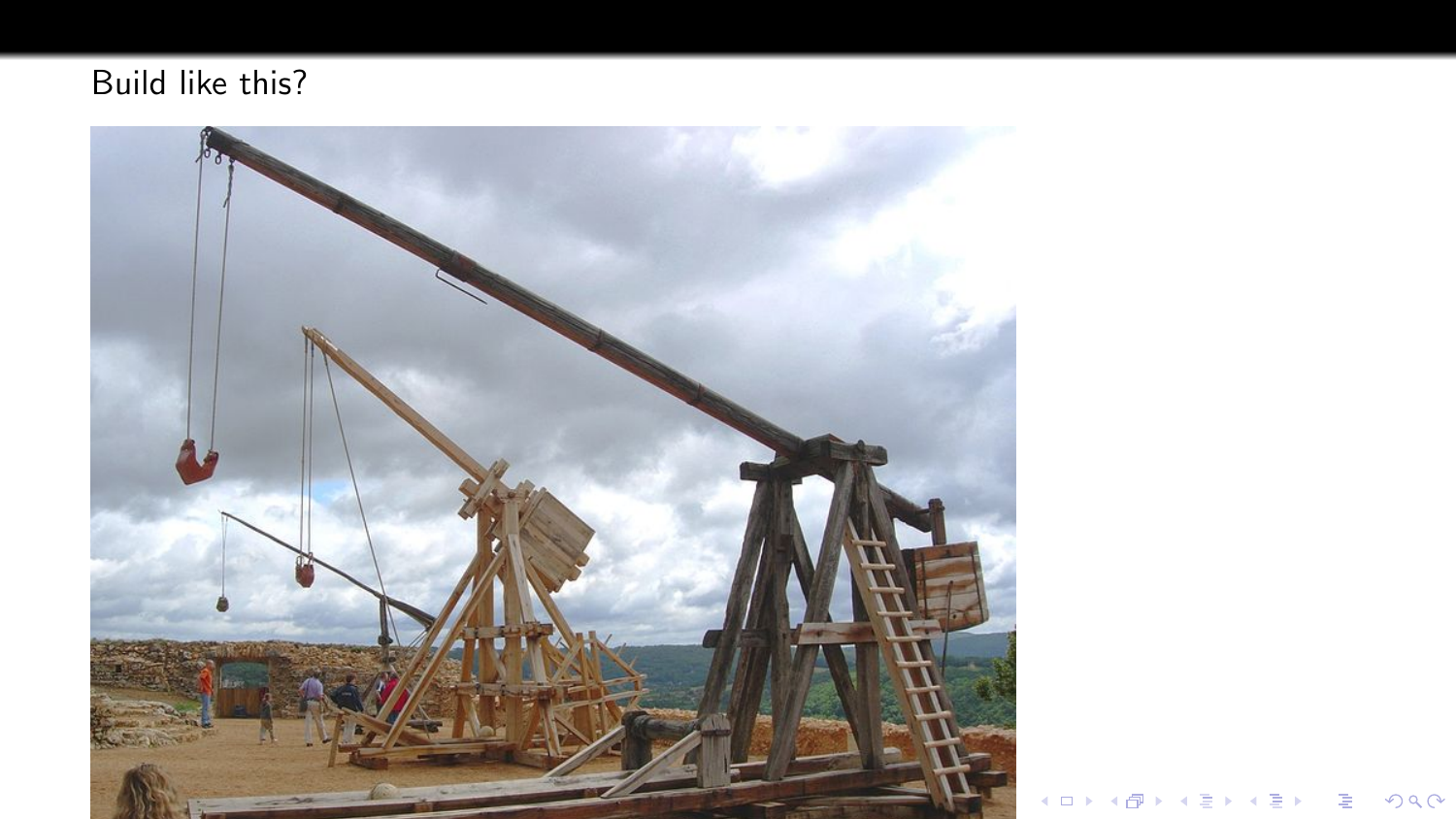Most of our inference is about treatment means:

- Any evidence means are not all the same?
- Which ones differ?
- Any pattern in differences?
- How can differences be described succinctly?
- Estimates/confidence intervals of means and differences.

Variability and other aspects may be of interest in specific cases.

**KED KAP KED KED E LOQO**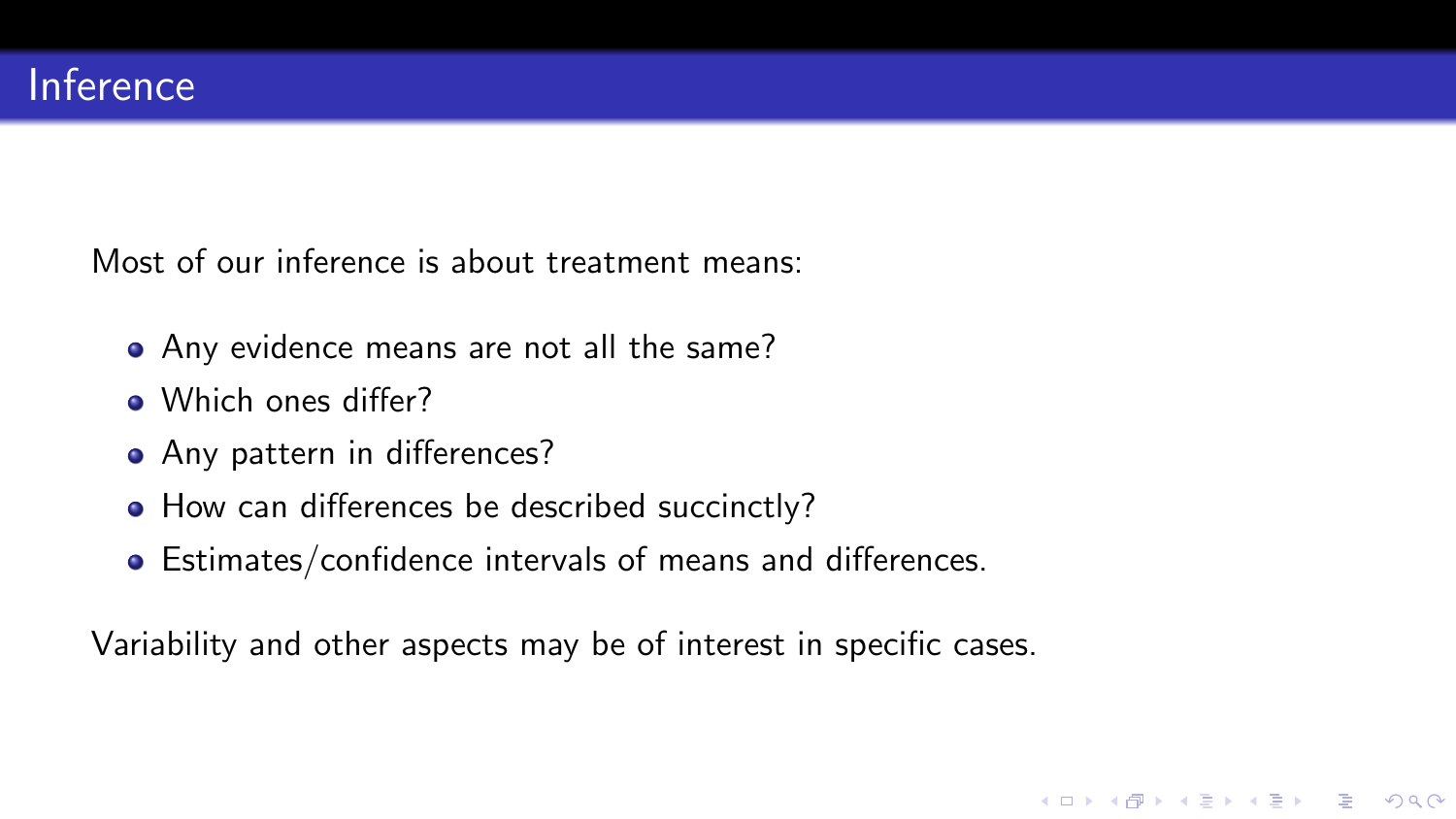We seek the simplest model consistent with the data.

"All treatments have the same mean" is simpler than "Each treatment has its own mean." If we cannot say that the complicated model is needed, we take the simple model.

Sometimes we seek a more explanatory model.

"Treatment means vary linearly with temperature" is simpler than "Each treatment has its own mean" or even "Treatment means vary quadratically with temperature." An explanatory model (especially a simple one) helps us understand the data.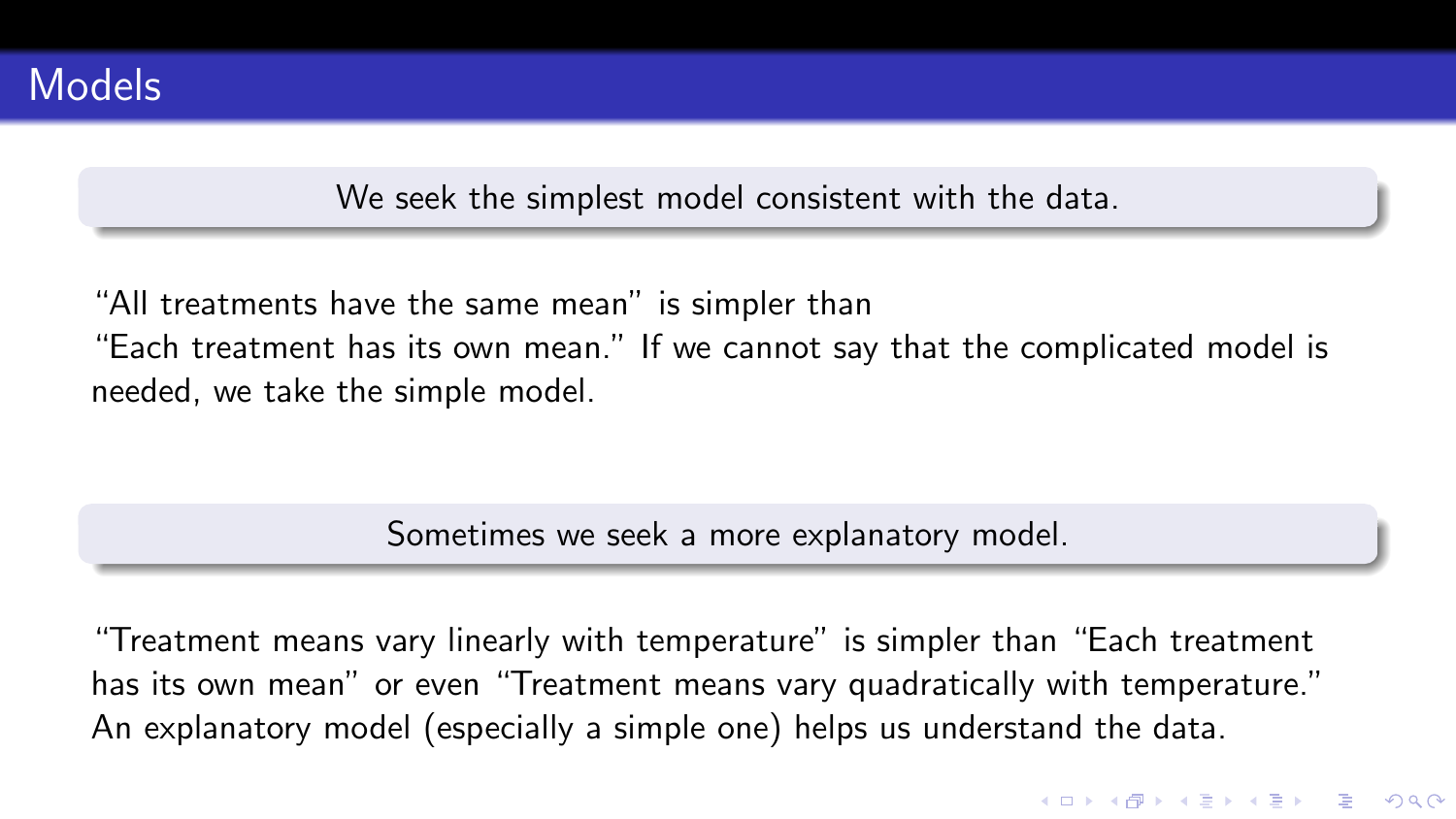All models are wrong; some models are useful. — George Box

We might not believe that the simple model can be completely true in some infinitely precise sense, but if the data are consistent with it, we use it.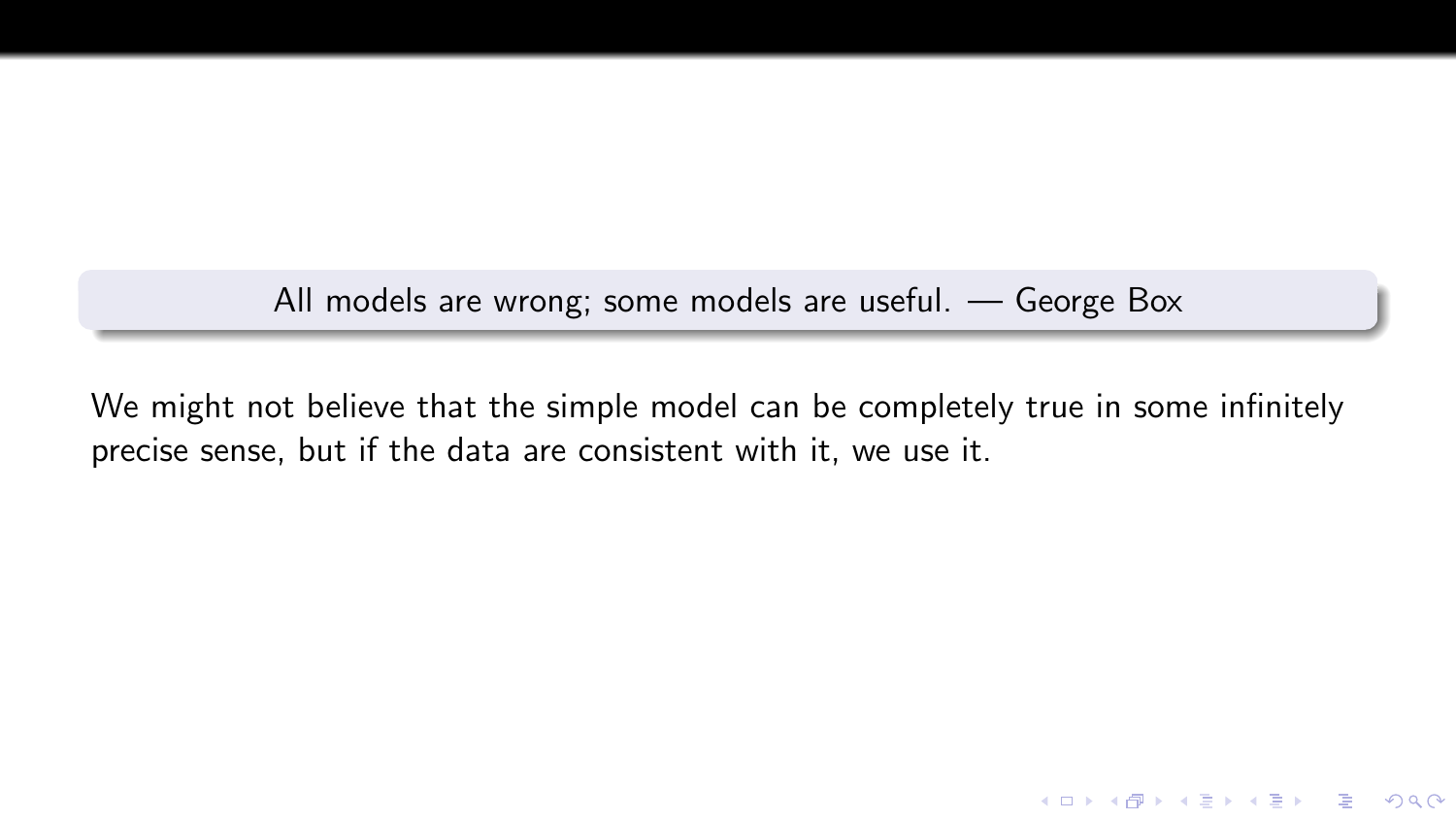We gauge model fit by looking at the sum of squared residuals.

We usually choose model parameters so as to minimize the sum of squared residuals.

The total sum of squares in the data  $SS<sub>T</sub>$  is the sum of the model or explained sum of squares  $SS_M$  plus the error or residual sum of squares  $SS_F$ . For a fixed set of data, if you change the model making one SS bigger, then the other must get smaller.

$$
SS_T = SS_M + SS_E
$$

**KORK STRATER STRAKES**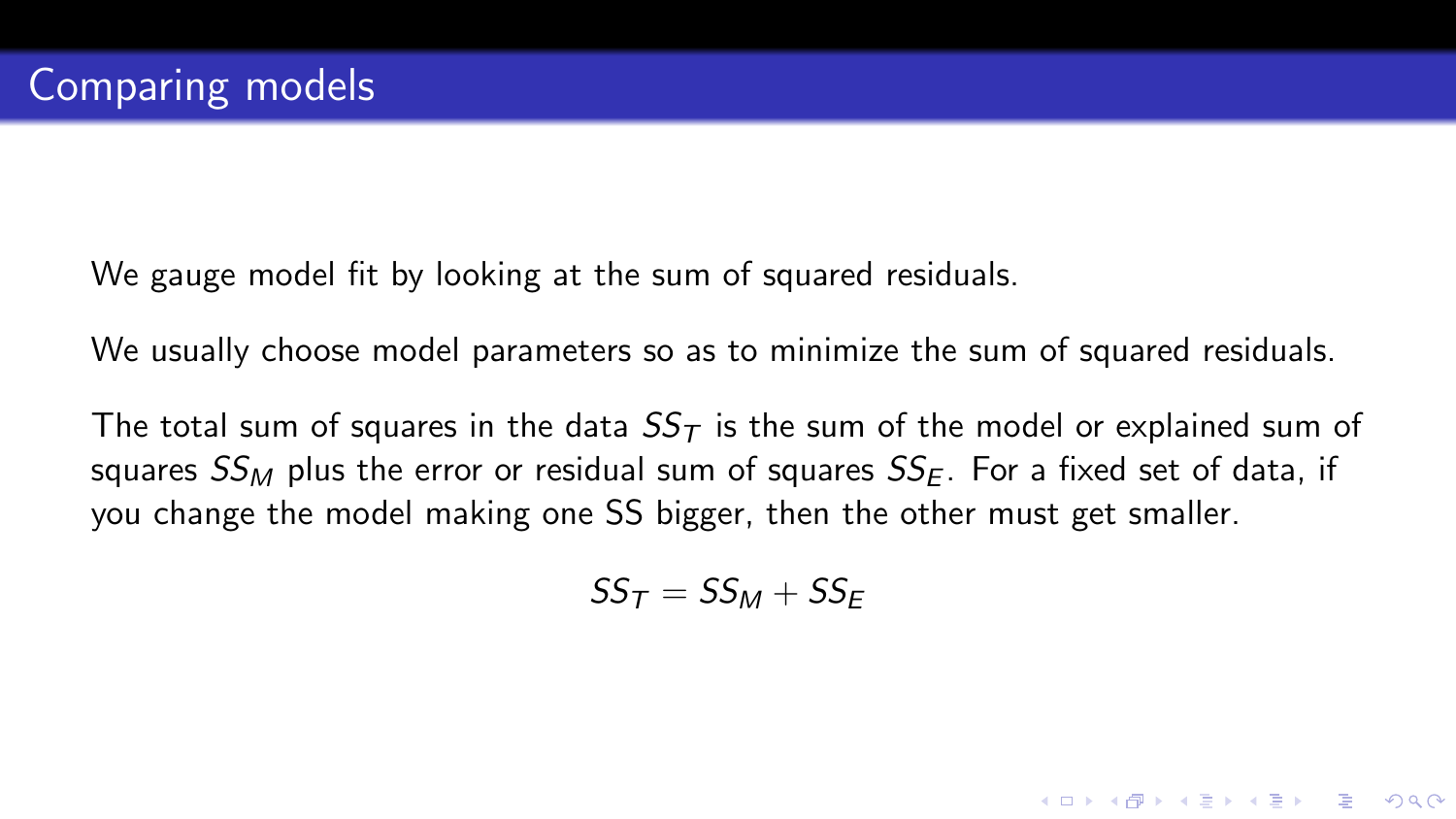"All treatment means are the same" is a special case of "Each treatment has its own mean." "Treatment means vary linearly with temperature" is a special case of "Treatment means vary quadratically with temperature" and, indeed, of "Each treatment has its own mean" as well.

We say that the special case model is included in the more complicated model, or perhaps that it is a restriction of (a restricted version of) the more complicated model.

We sometimes say that the special case model is nested in the more complicated model, but we will also use the descriptor "nested" in a different way later, so beware.

K ロ ▶ K @ ▶ K 할 X X 할 X | 할 X 1 9 Q Q ^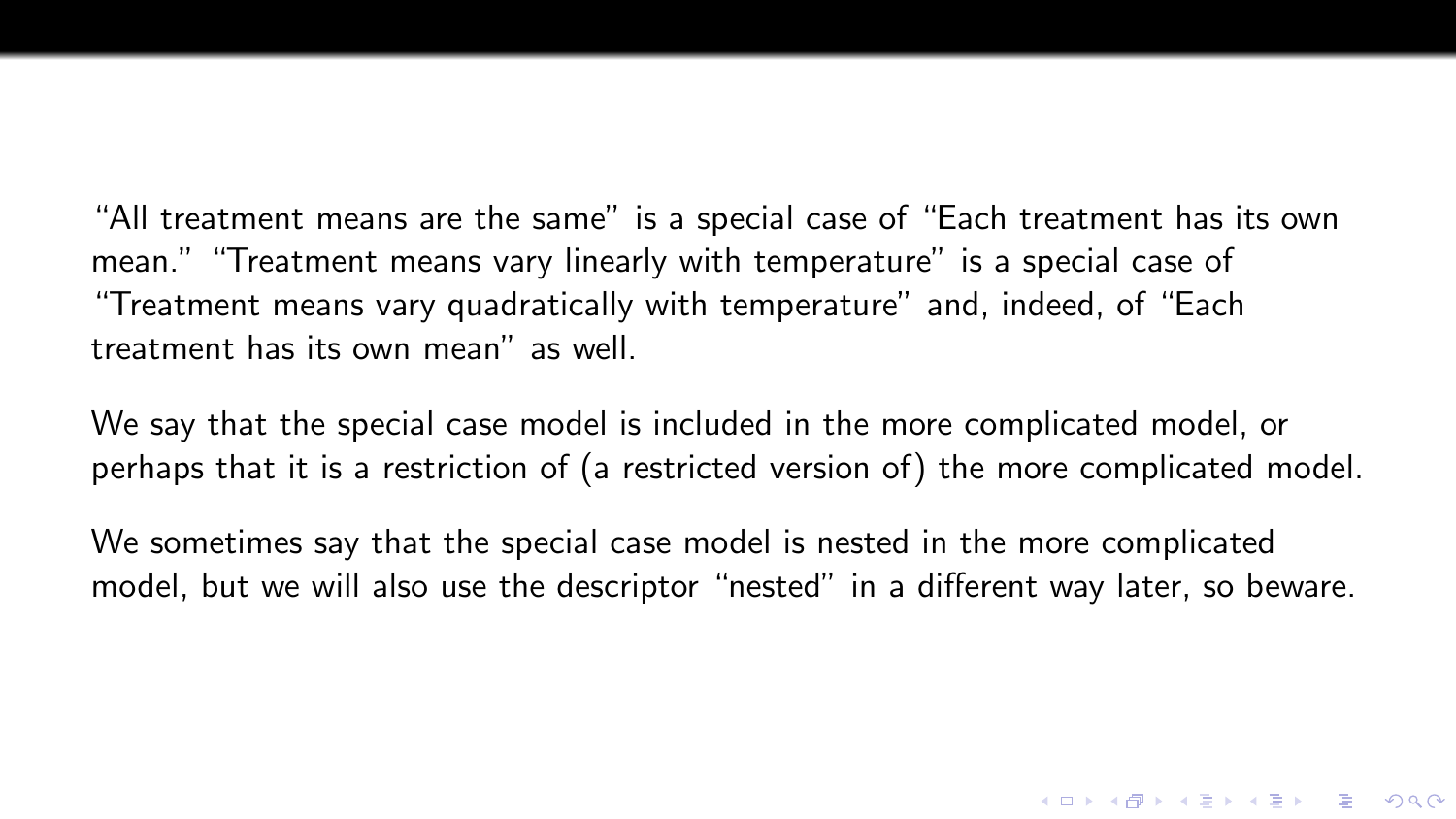When we have model A included in model B, then:

- <sup>1</sup> Model B (fit by LS) always fits at least as well as model A (fit by LS), and usually fits hetter
- <sup>2</sup> The error sum of squares from model B cannot be larger than the error sum of squares from model A, and is usually smaller.
- <sup>3</sup> Equivalently, the model SS for model B is always at least as large and usually larger than the model SS for model A.
- **4** The reduction in error SS going from A to B is the same as the increase in model SS going from A to B.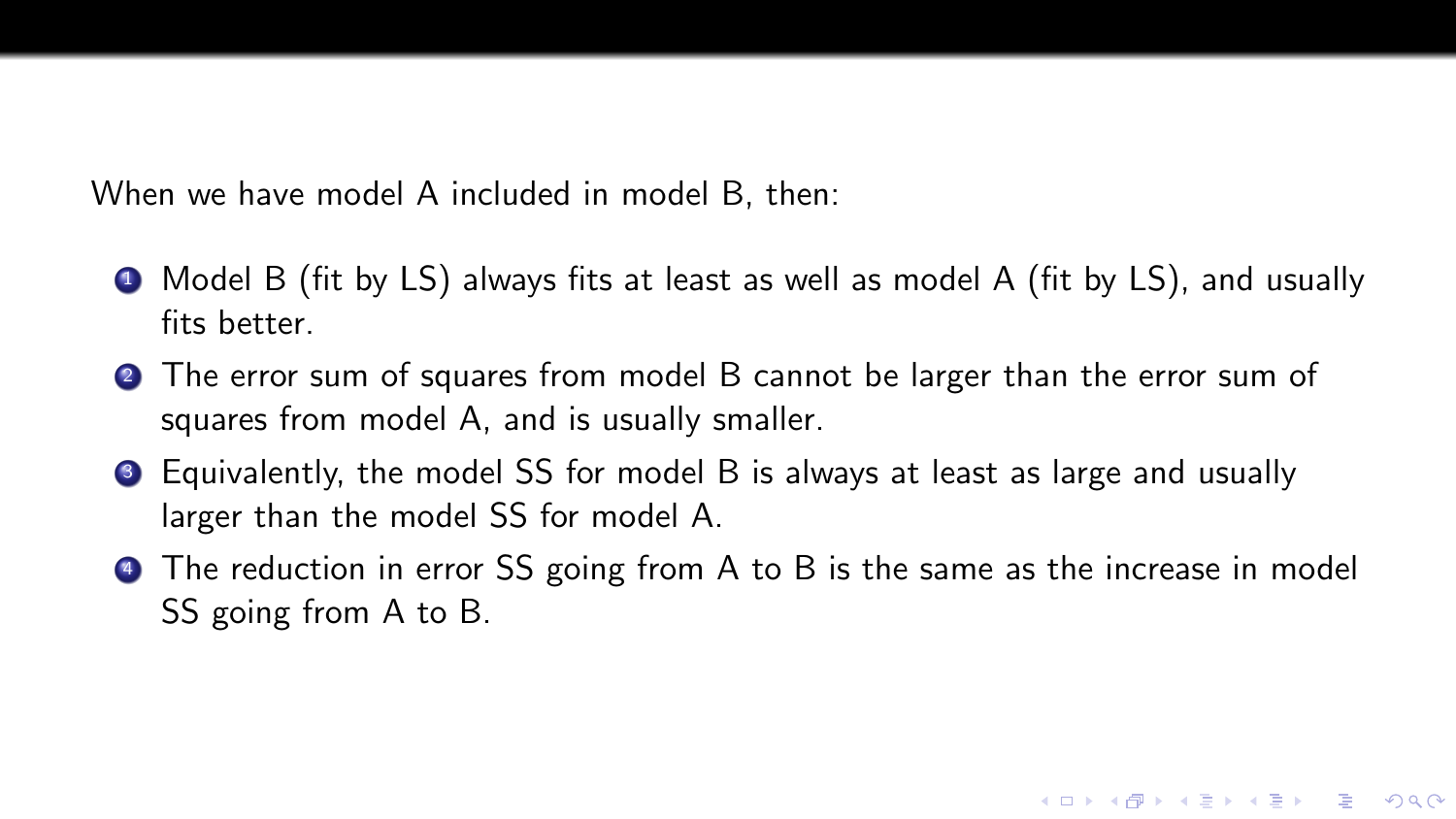The partitioning of the sums of squares is called Analysis of Variance, or ANOVA.

The special case model never fits as well as the larger model, but how do we decide that it is good enough, that is, is consistent with the data?

K ロ ▶ K @ ▶ K 할 ▶ K 할 ▶ | 할 | © 9 Q @

The two basic approaches are:

- Significance testing
- **o** Information Criteria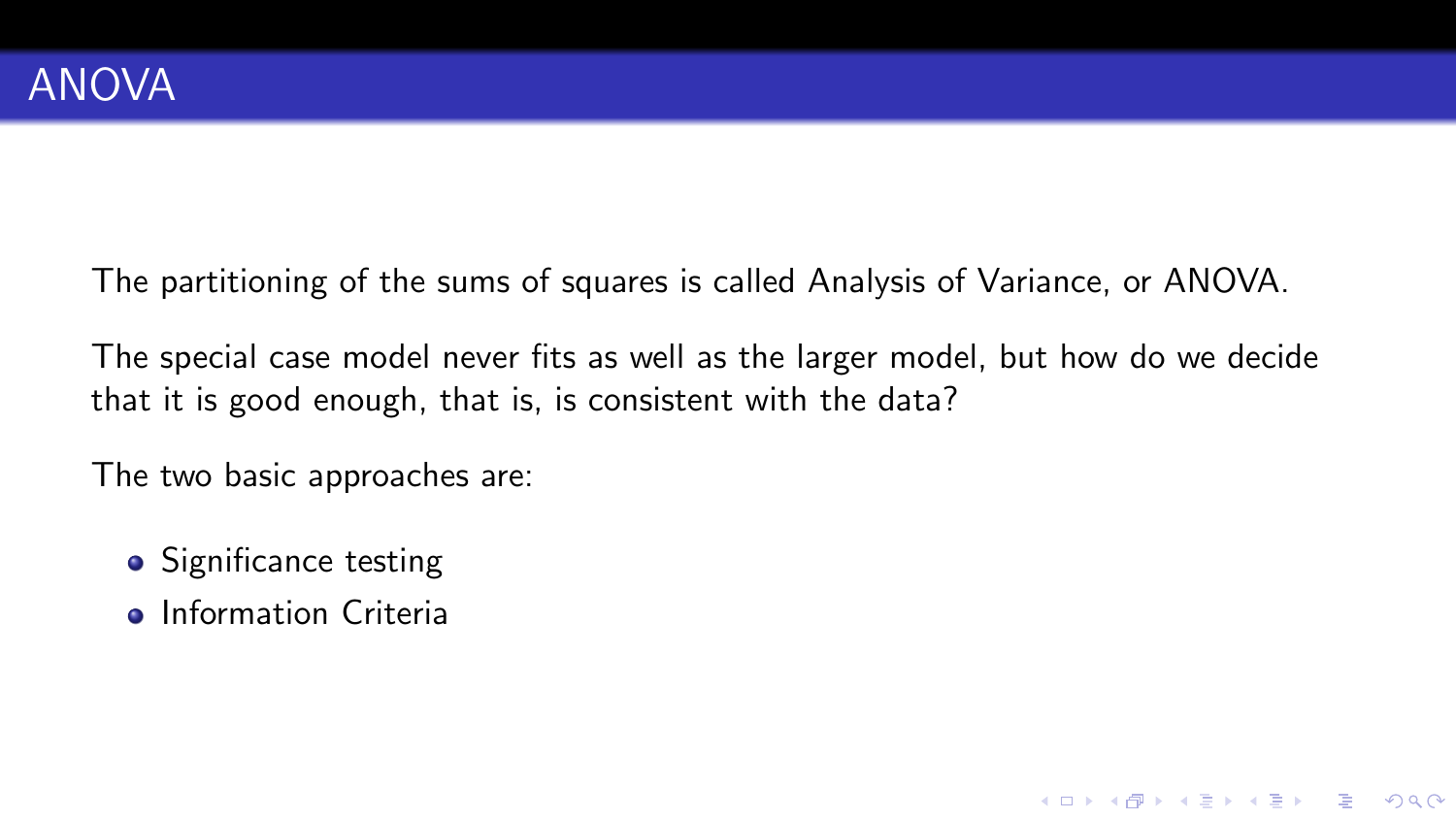We will make an ANOVA table that has a row for the restricted model, a row for the increment from the restricted model to the larger model, and a row for all of the residual bits.

Each row in the table has a label, a sum of squares, a "degrees of freedom," and a "Mean square."

Degrees of freedom count free parameters. If there are  $r_1$  parameters in the mean structure of the included model, and  $r<sub>2</sub>$  parameters in the mean structure of the larger model, then there are  $r_2 - r_1$  parameters in the improvement from the small model to the large model, and  $N - r_2$  parameters for residuals (error).

An MS is SS divided by DF.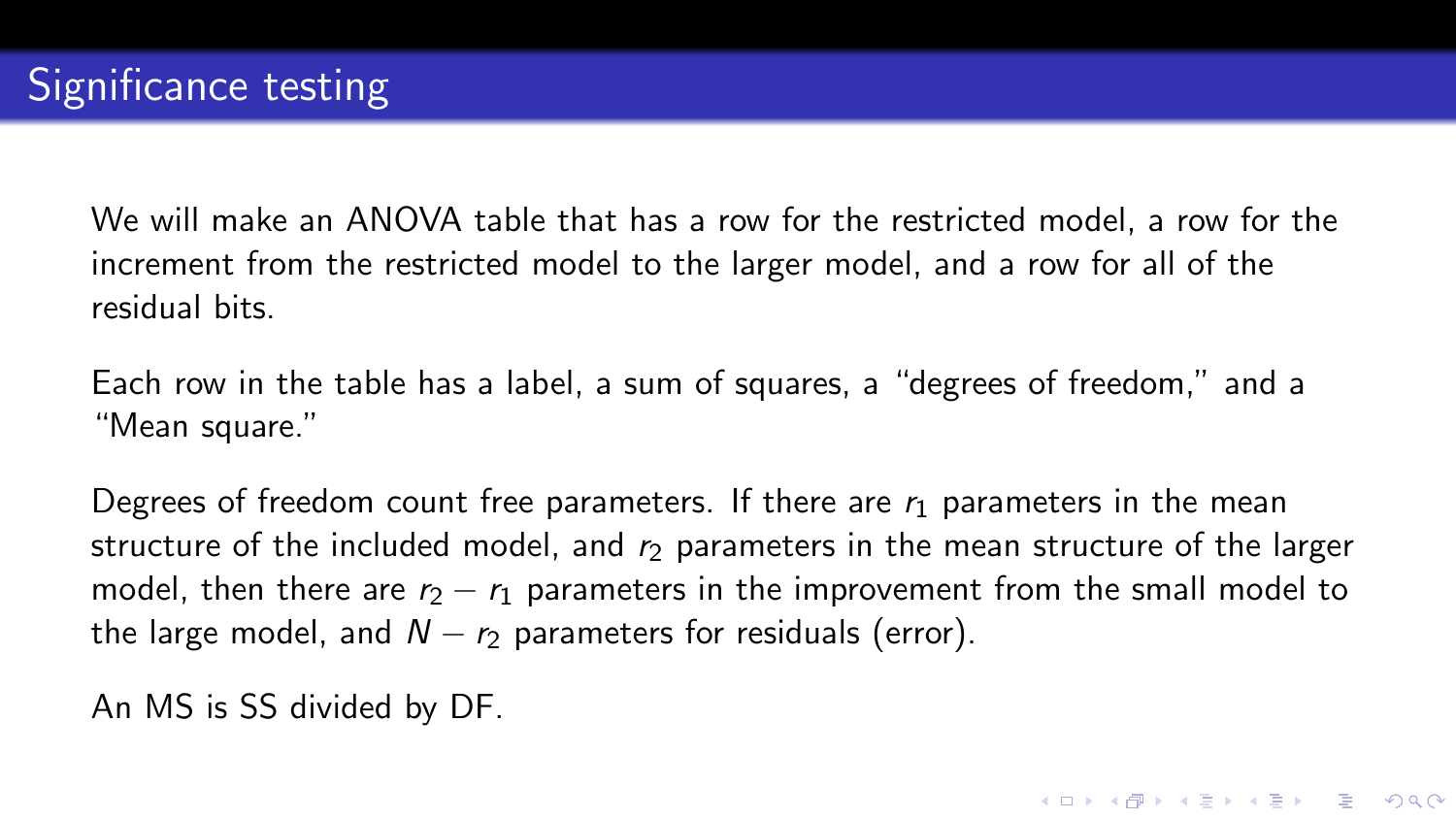The generic table looks like this  $(SS_1$  is model SS for restricted model, and  $SS_2$  is model SS for the large model):

Source SS DF MS Model 1  $SS_1$   $r_1$   $SS_1/r_1$ Improvement from Model 1 to Model 2  $SS_2 - SS_1$   $r_2 - r_1$   $(SS_2 - SS_1)/(r_2 - r_1)$ Error  $SS_F$   $N - r_2$   $SS_F/(N - r_2)$ 

**KED KAP KED KED E LOQO**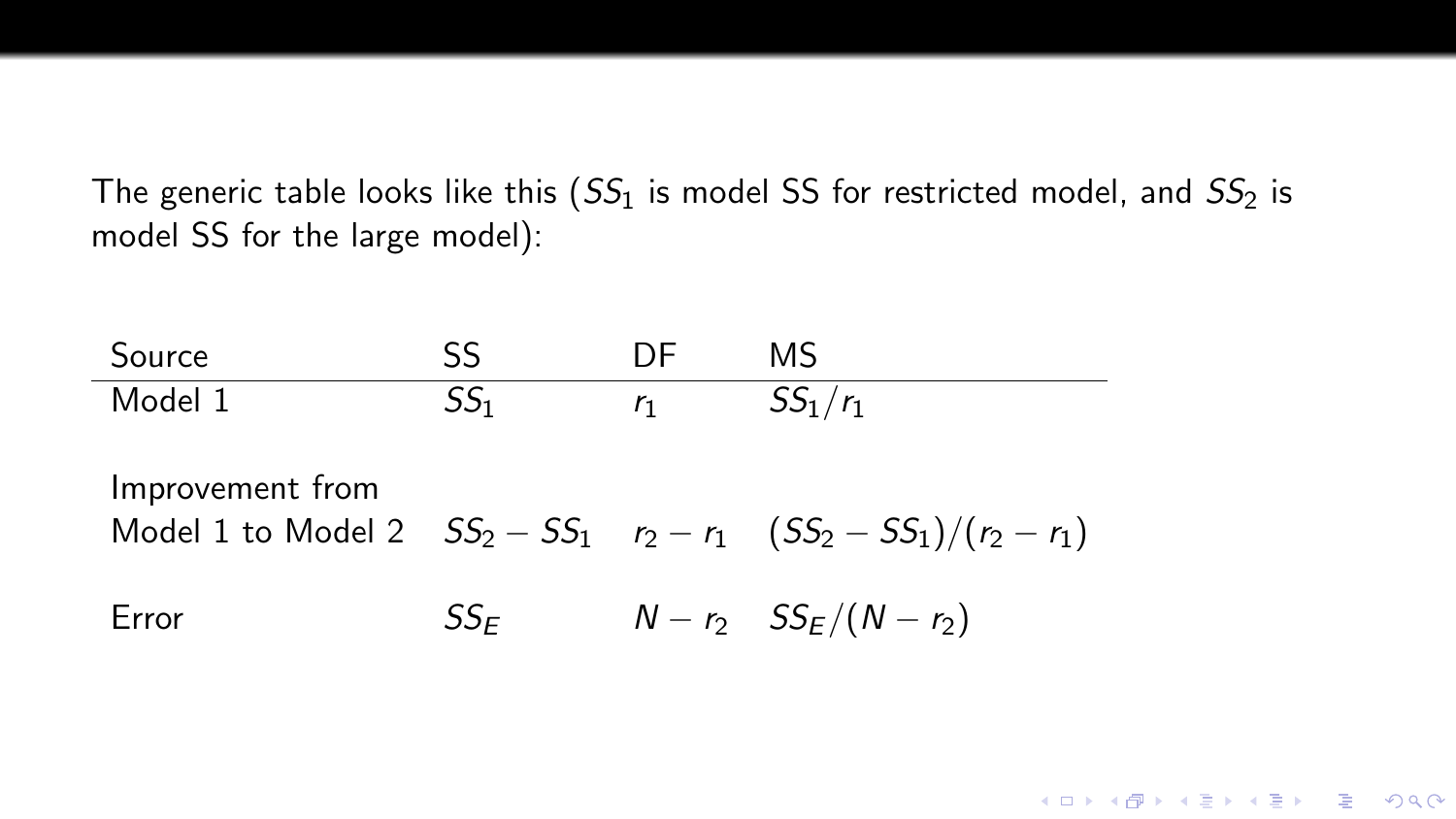There are simple formulae for elements of the ANOVA table for many designed experiments.

Let  $y_{ij}$  be the  $j$ th response in treatment  $i.$   $i=1,2,\ldots,g$  and  $j=1,2,\ldots,n_i.$ 

Let

$$
\overline{y}_{i\bullet} = \frac{\sum_{j=1}^{n_i} y_{ij}}{n_i}
$$

be the mean response in the ith treatment, and let

$$
\overline{y}_{\bullet\bullet} = \frac{\sum_{i=1}^{g} \sum_{j=1}^{n_i} y_{ij}}{N}
$$

K □ ▶ K @ ▶ K 할 ▶ K 할 ▶ | 할 | K 9 Q Q ·

be the grand mean response.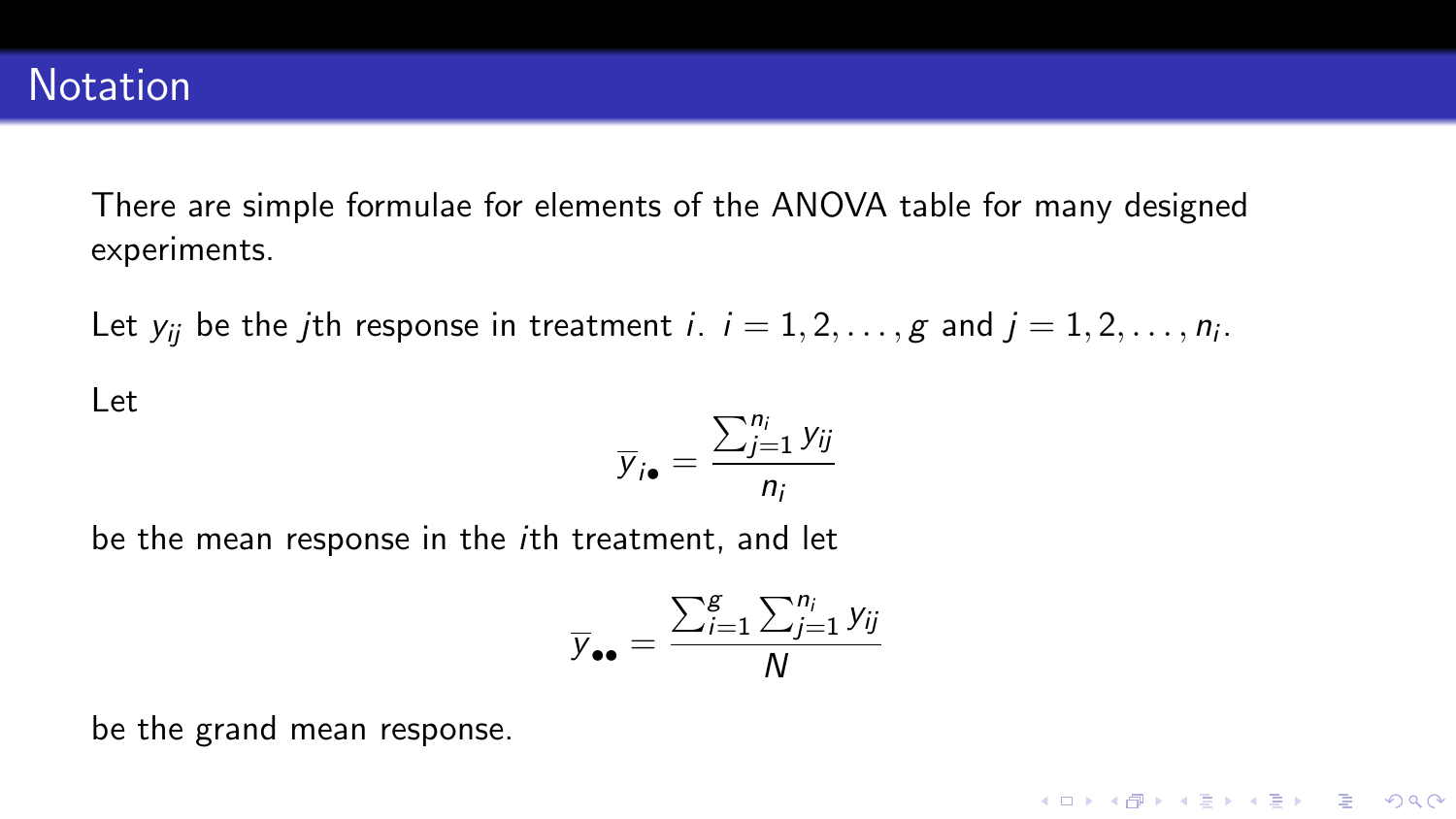Suppose that the restricted model is the model that all treatments have the same mean, and the larger model is the model that each treatment has its own mean. Then:  $r_1 = 1$ 

**KORK STRAIN A BAR SHOP** 

 $r_2 = g$  $SS_1 = N y_{\bullet \bullet}^2$  $SS_2 = \sum_{i=1}^{g} n_i \overline{y}_{i\bullet}^2$  $SS_2 - SS_1 = \sum_{i=1}^{g} n_i (\overline{y}_{i \bullet} - \overline{y}_{\bullet \bullet})^2$  $SS_E = \sum_{i=1}^{g} \sum_{j=1}^{n_i} (y_{ij} - \overline{y}_{i\bullet})^2$ 

and the ANOVA table is ...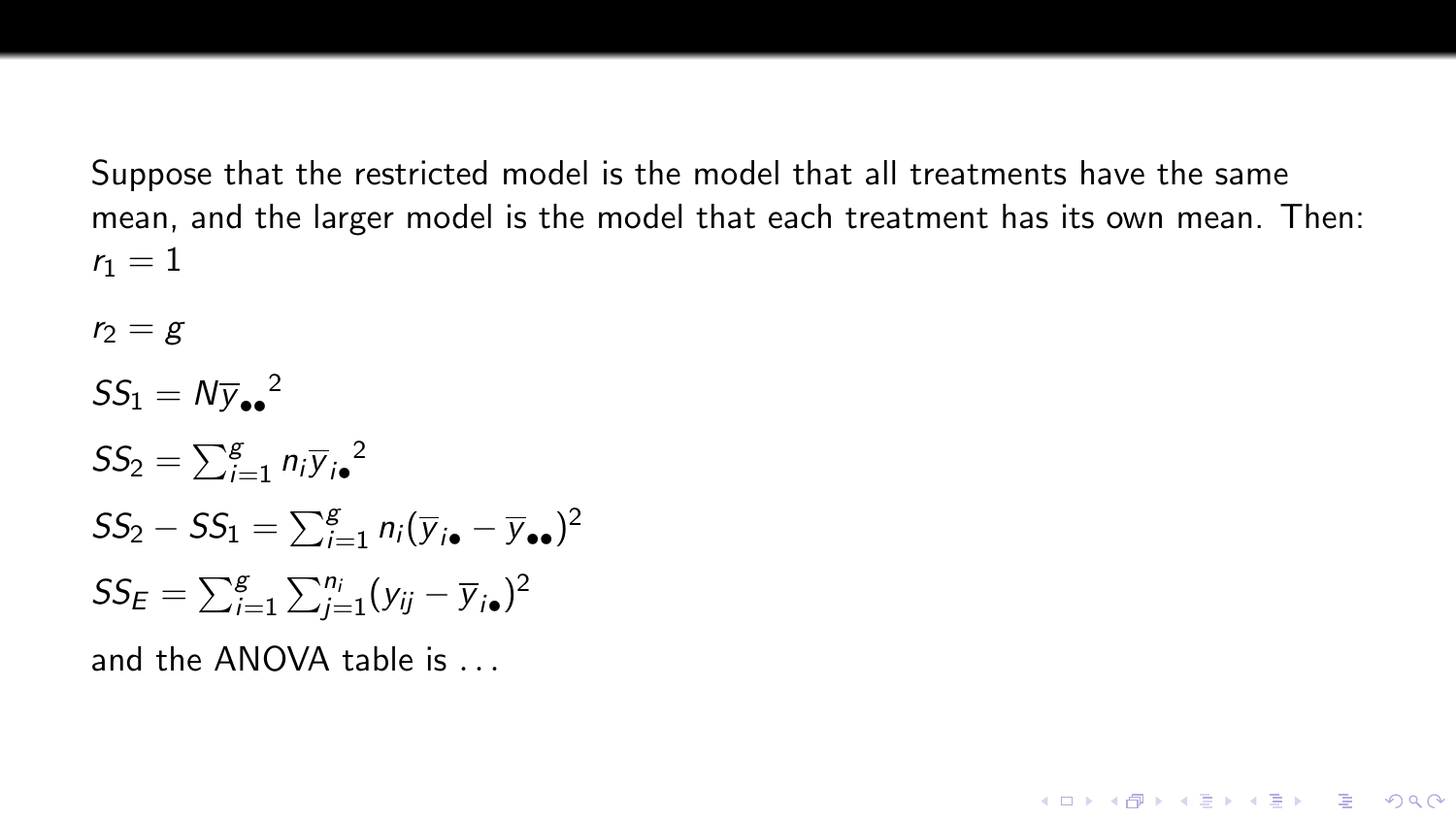The first four columns of the ANOVA table are:

Source SS SS DF MS Overall mean  $N_{\overline{Y}_{\bullet\bullet}^2}^2$  $\frac{2}{1}$ Between Treatments  $\sum_{i=1}^{g} n_i (\overline{y}_{i \bullet} - \overline{y}_{\bullet \bullet})^2$   $g-1$   $SS_{\textit{Trt}}/(g-1)$ Error  $\sum_{i=1}^{g} \sum_{j=1}^{n_i} (y_{ij} - \overline{y}_{i\bullet})^2$   $N - g$   $SS_E/(N - g)$ and the MS may be denoted  $MS_F$  and  $MS_{Trt}$ .

**KED KAP KED KED E LOQO** 

In fact, the line for the overall mean is so boring that it is usually left off.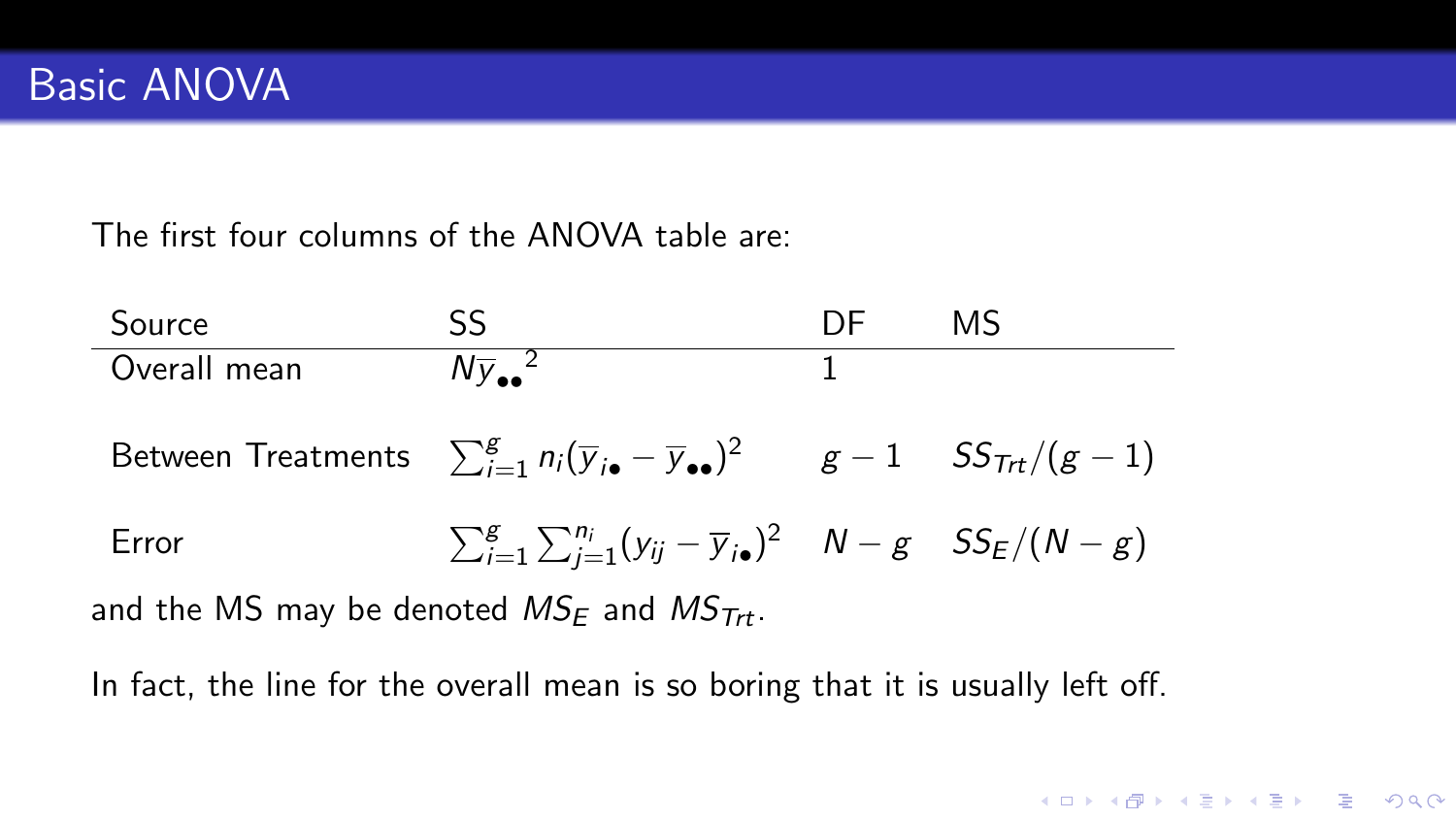Note that

$$
y_{ij} = \overline{y}_{\bullet \bullet} + (\overline{y}_{i \bullet} - \overline{y}_{\bullet \bullet}) + (y_{ij} - \overline{y}_{i \bullet})
$$

Square both sides and add over all i and j and we get

$$
\sum_{i=1}^{g}\sum_{j=1}^{n_i}y_{ij}^2=N\overline{y}_{\bullet\bullet}^2+\sum_{i=1}^{g}n_i(\overline{y}_{i\bullet}-\overline{y}_{\bullet\bullet})^2+\sum_{i=1}^{g}\sum_{j=1}^{n_i}(y_{ij}-\overline{y}_{i\bullet})^2
$$

plus a lot of sums of cross products. All those sums of cross products add to zero (the three components of  $y_{ij}$  are perpendicular out in N-dimensional geometry so sums of squares add up).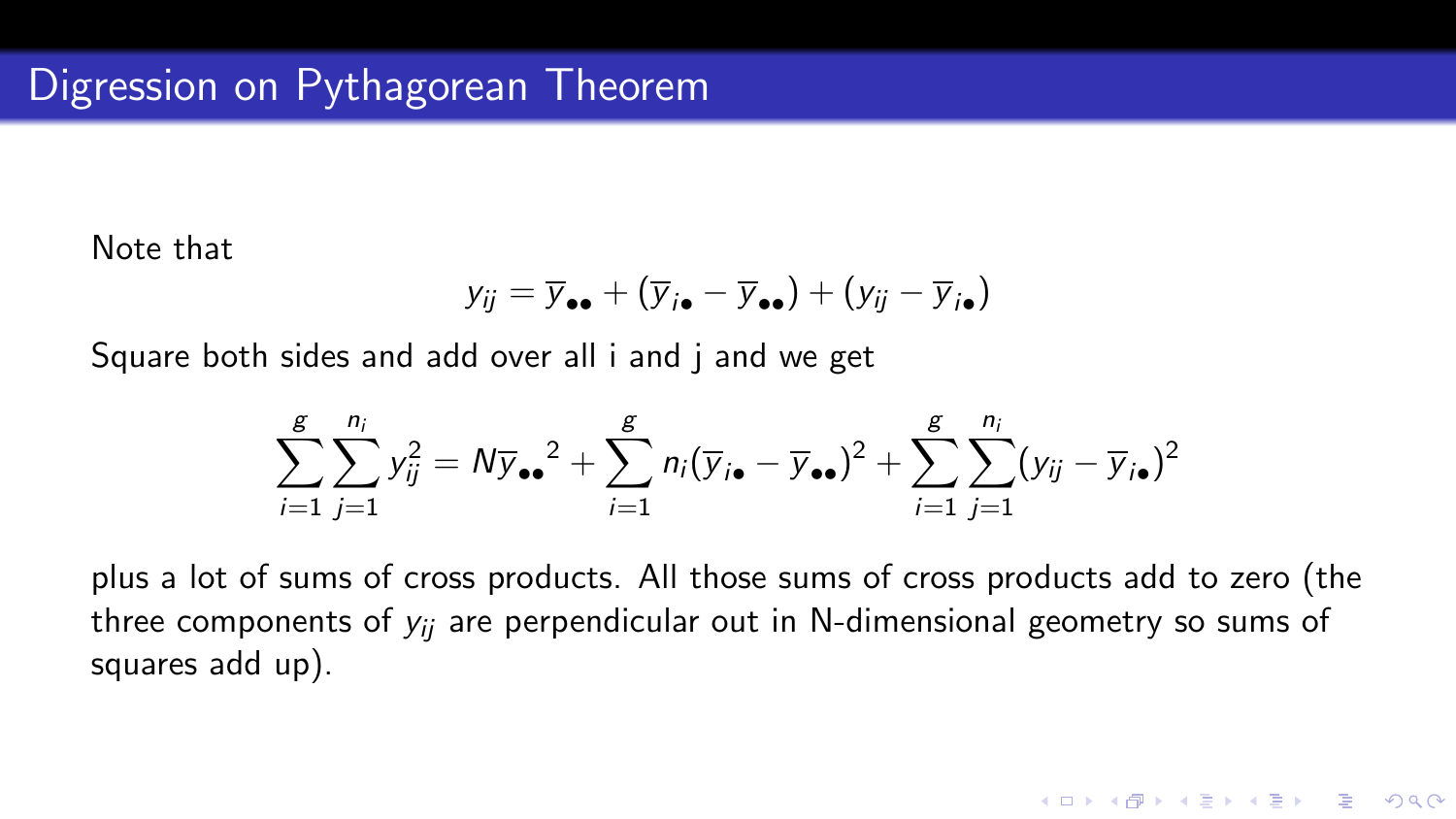# Probability model

The ANOVA is just algebra, albeit algebra with statistical intent. We need a probability model.

Assume that  $y_{ij} \sim \mathcal{N}(\mu_i, \sigma^2).$  Then,

$$
E(MS_E)=\sigma^2
$$

and if the restricted model is true we also have

$$
E(MS_{\mathsf{Trt}})=\sigma^2
$$

If the restricted model is not good enough its expectation is larger than  $\sigma^2$ . This means that

$$
F = \textit{MS}_{\textit{Trt}}/\textit{MS}_E
$$

is a test statistic for comparing the restricted model to the full model; we reject the null if F is too big.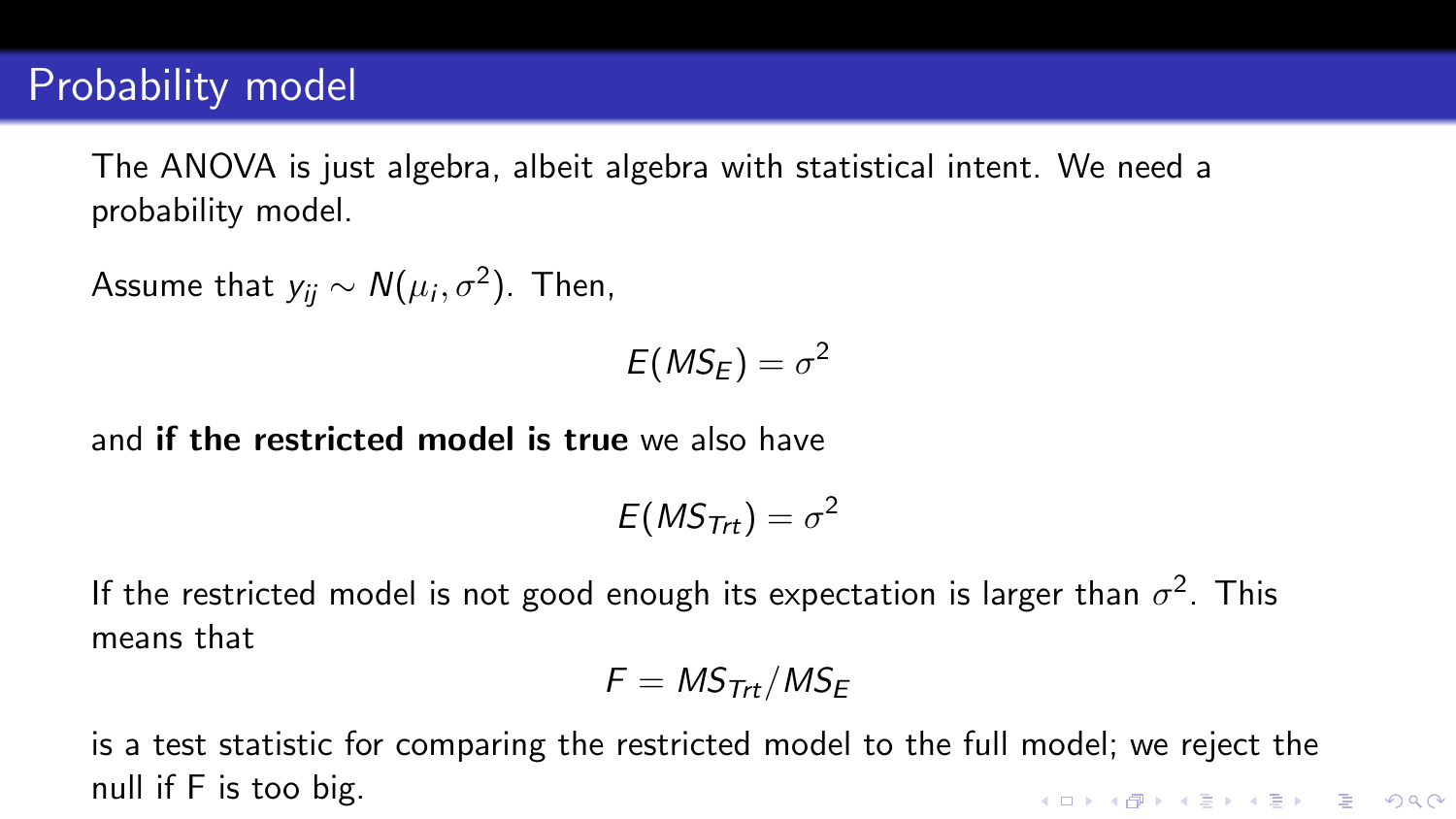When the null is true and the normal distribution assumptions are correct, the F-test follows an F-distribution with  $g - 1$  and  $N - g$  df (note df from numerator and denominator MS). Reject the null that the single mean model is true when the p-value for the F-test is too small.

We did the algebra for the single mean model and individual mean model, but the F test is appropriate for general restricted models versus a containing model. It's just that the computations are not always so clean.

**KORK STRATER STRAKES** 

Resin example in R.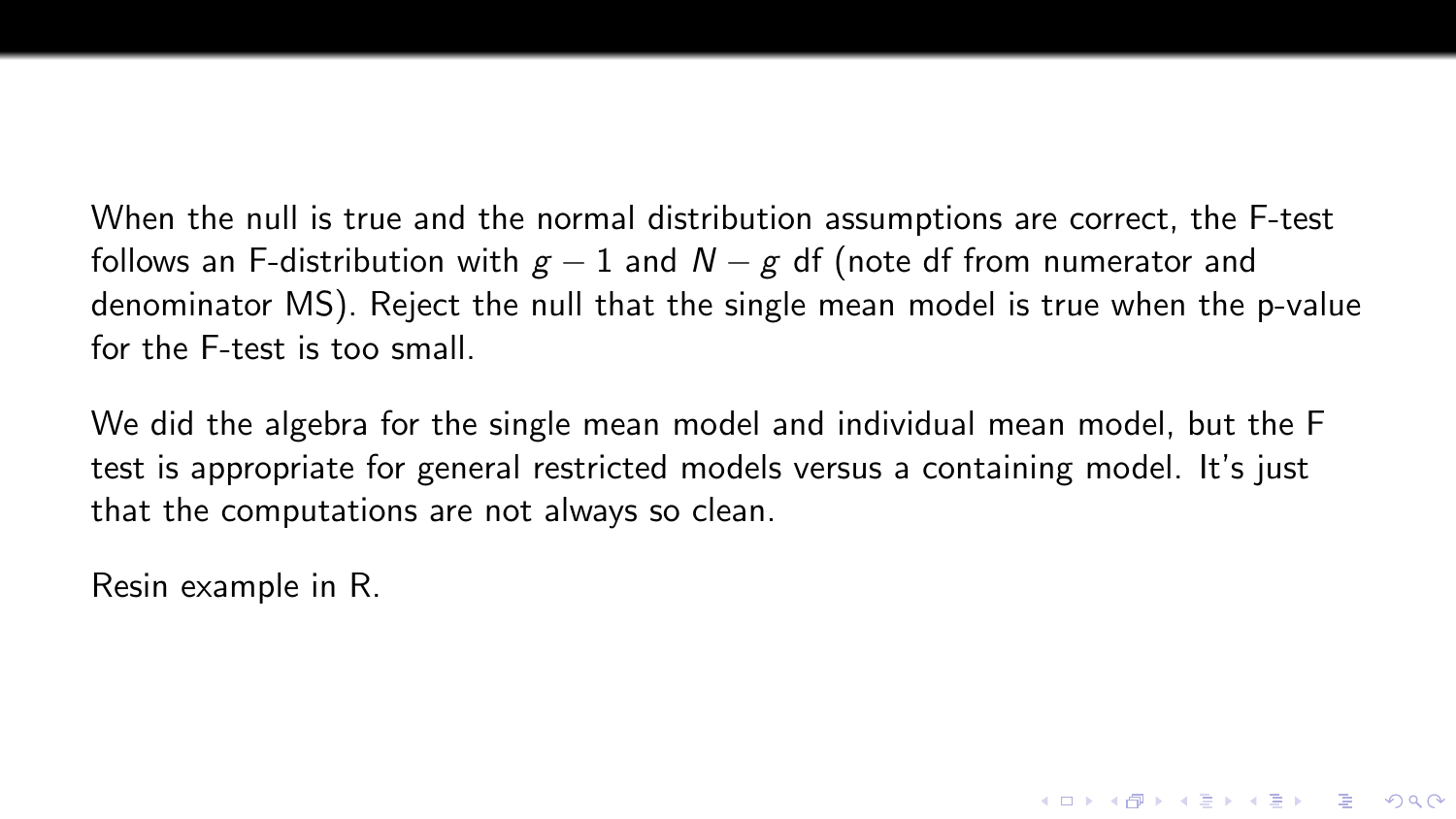Akaike introduced the first information criterion, AIC.

Later Bayesians added a second one, BIC.

Now there are several more.

Information criteria include a measure of how well the data fit the model (smaller being better) plus a penalty for using additional parameters.

**KED KAP KED KED E LOQO** 

Models with smaller values of AIC or BIC are better models.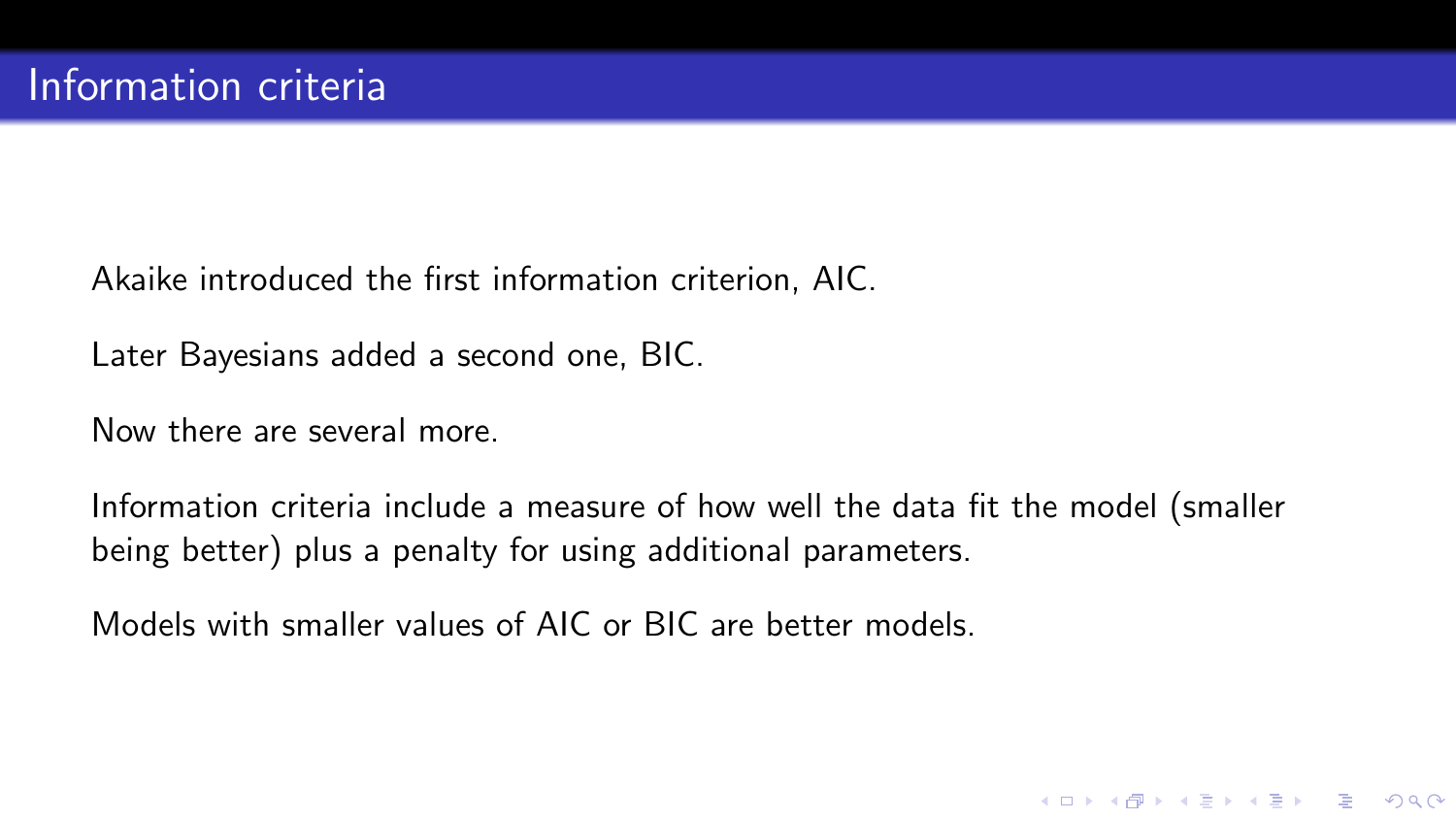Let  $L$  be the maximized likelihood for the data. This is the "probability" of the data under the model, with the parameters chosen to make the probability as high as possible. This likelihood model has  $k$  parameters that we can choose. Typically these parameters are things like treatment means, or regression coefficients, or residual variances.

We'll say a lot more later, but for now suffice it to say that big  $L$  is good.

 $AIC = -2 \ln(L) + 2k$  $BIC = -2 \ln(L) + \ln(N)k$ 

**KORK STRATER STRAKES**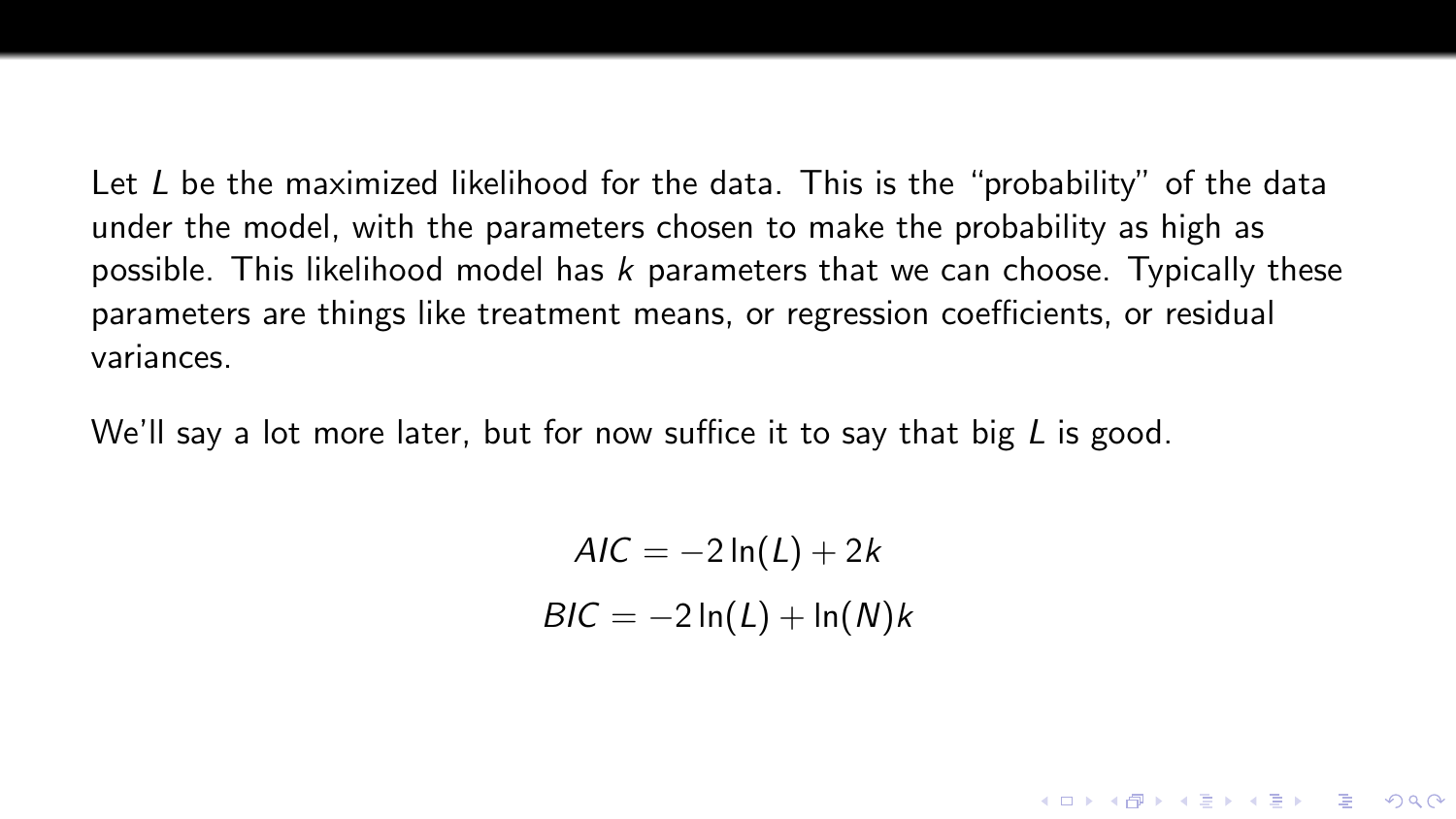Choose a model with smaller AIC (or BIC).

In general, AIC tends to choose models with more parameters than we get from significance testing, i.e., some things in the selected model might be "insignificant." The reverse tends to be true for BIC, especially for big data sets.

Except for very small data sets, BIC penalizes additional parameters more than AIC. BIC thus tends to choose smaller models than AIC.

AIC tends to work better when all candidate models are approximate; BIC tends to work better in large samples when one of the candidate models is really the right model.

Resin example in R, continued.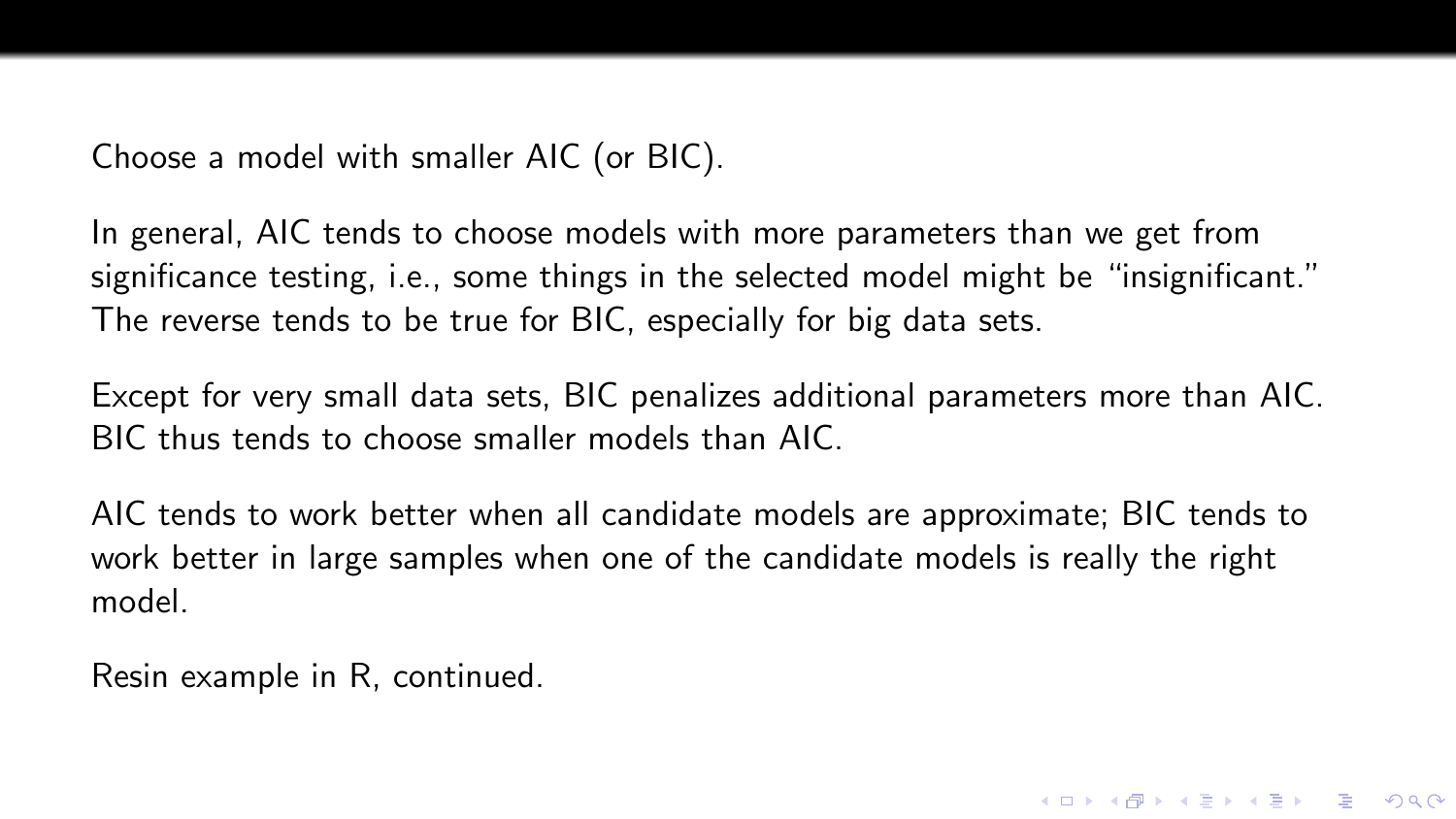You have an apartment in SE Minneapolis. You can locate it by

- Latitude and longitude;
- Street address (note, streets in SE are not oriented NS/EW, so this is different than lat/long);
- Walking directions from here;
- Distance and direction from here.

Four completely separate ways to identify the same place. In fact, walking directions are not even unique!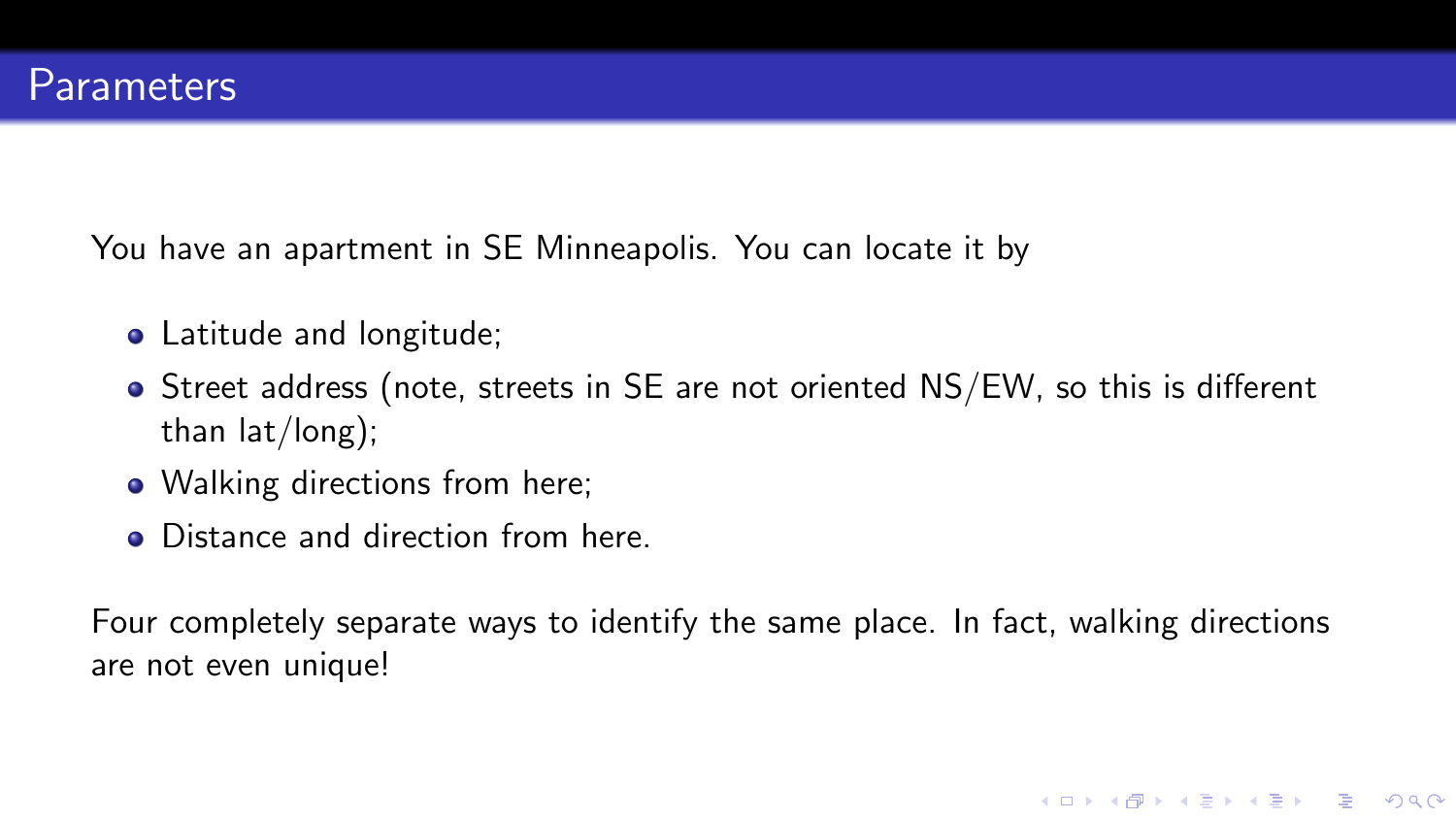Mean parameters suffer the same issue: there are many ways to describe/parameterize the same set of means. Sometimes one is better than another in a particular context. Sometimes one is more understandable than another.

It is an embarrassment of riches, but as long as the parameters describe the same means, we are OK.

They can all be different yet still correct, but you need to know which ones you're working with.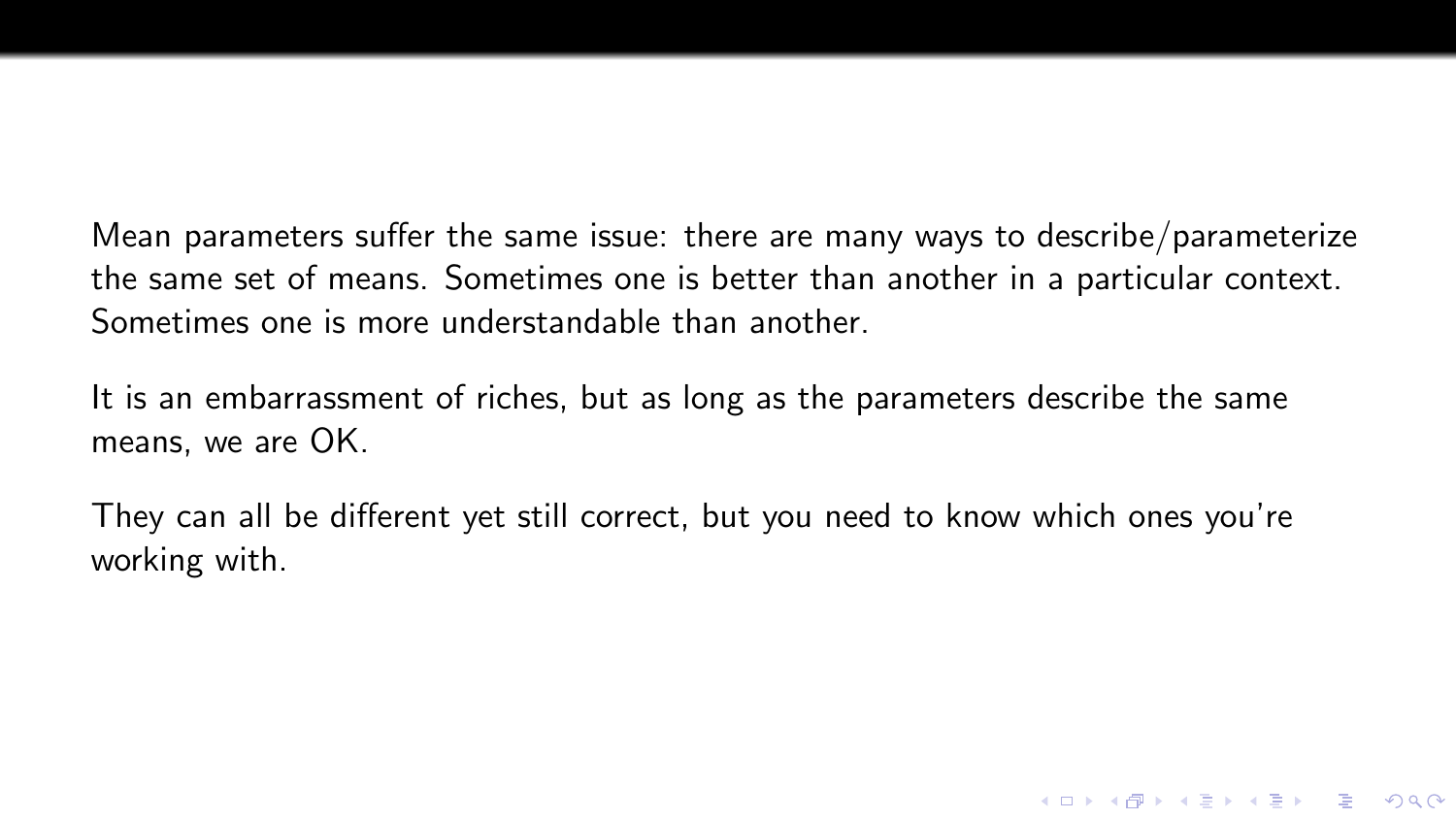Consider the resin example.

 $\mathcal{L}_{\mathcal{A}}$ 

| Trt $(^{\circ}C)$   175 194           |  | 213 231 | 250 All data |
|---------------------------------------|--|---------|--------------|
| Average 1.933 1.629 1.378 1.194 1.057 |  |         | 1.465        |
| Count                                 |  |         |              |

If we have a single mean model, the only parameter is the overall mean  $\mu$ . Our estimate would be  $\hat{\mu} = \overline{y}_{\bullet \bullet} = 1.465$ .

In the separate means model, parameters are the group means, and the estimates would be  $\hat{\mu}_1 = \overline{y}_{1\bullet} = 1.933$  and so on.

K □ ▶ K @ ▶ K 할 ▶ K 할 ▶ | 할 | K 9 Q Q ·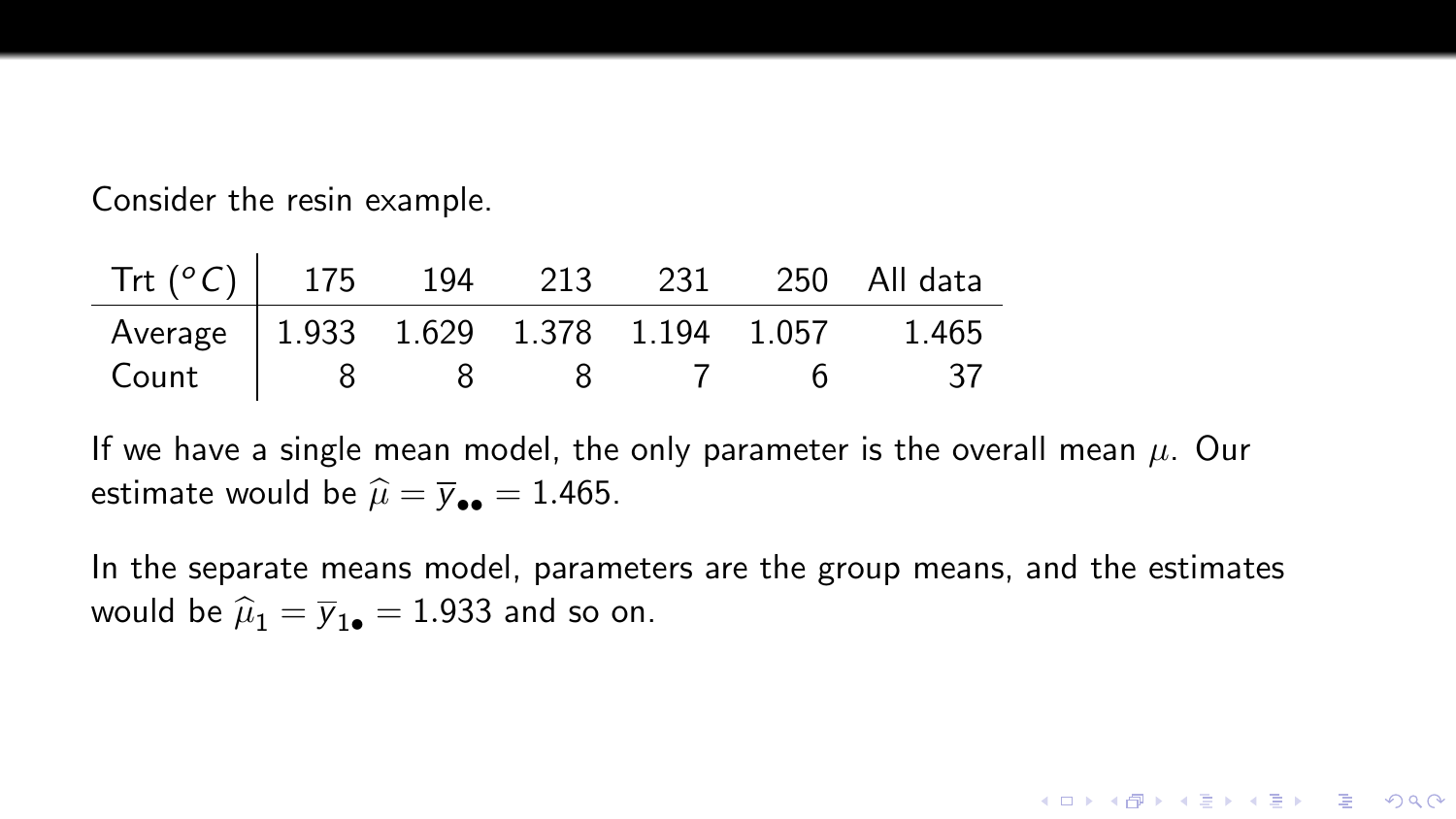Sometimes we want to write

$$
\mu_i = \mu + \alpha_i
$$

K ロ ▶ K @ ▶ K 할 X X 할 X | 할 X 1 9 Q Q ^

Where  $\mu$  is some kind of "central value" and  $\alpha_i$  is a treatment effect.

We always have  $\alpha_i = \mu_i - \mu$  and  $\hat{\alpha}_i = \hat{\mu}_i - \hat{\mu}$ , but how do we define  $\mu$ ?

Like the walking instructions, there are many, many ways, but there are three semi-standard ways.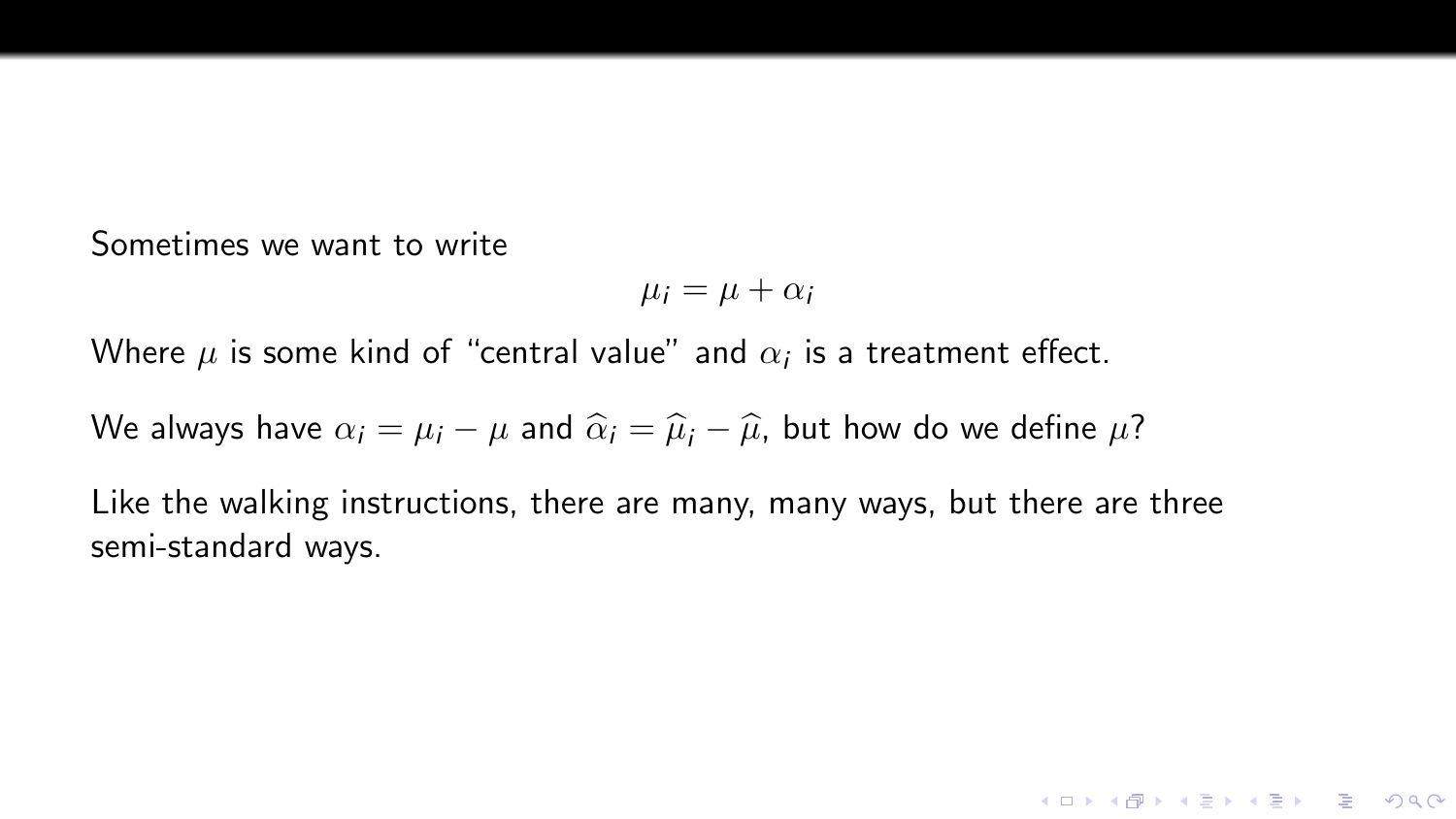| Define $\mu$                       | Equivalent constraint     |  |  |  |
|------------------------------------|---------------------------|--|--|--|
| $\mu = \mu_1$                      | $\alpha_1=0$              |  |  |  |
| $\mu = \frac{\sum_i \mu_i}{g}$     | $\sum_i \alpha_i = 0$     |  |  |  |
| $\mu = \frac{\sum_i n_i \mu_i}{N}$ | $\sum_i n_i \alpha_i = 0$ |  |  |  |

The first is the default in R, I find the second more interpretable, and the third is useful in hand calculations.

The important things  $(\mu_i - \mu_j = \alpha_i - \alpha_j)$  are the same in all versions.

Care about  $\mu$  in the single mean model; care about  $\mu_i$  and  $\alpha_i - \alpha_j$  in the separate means model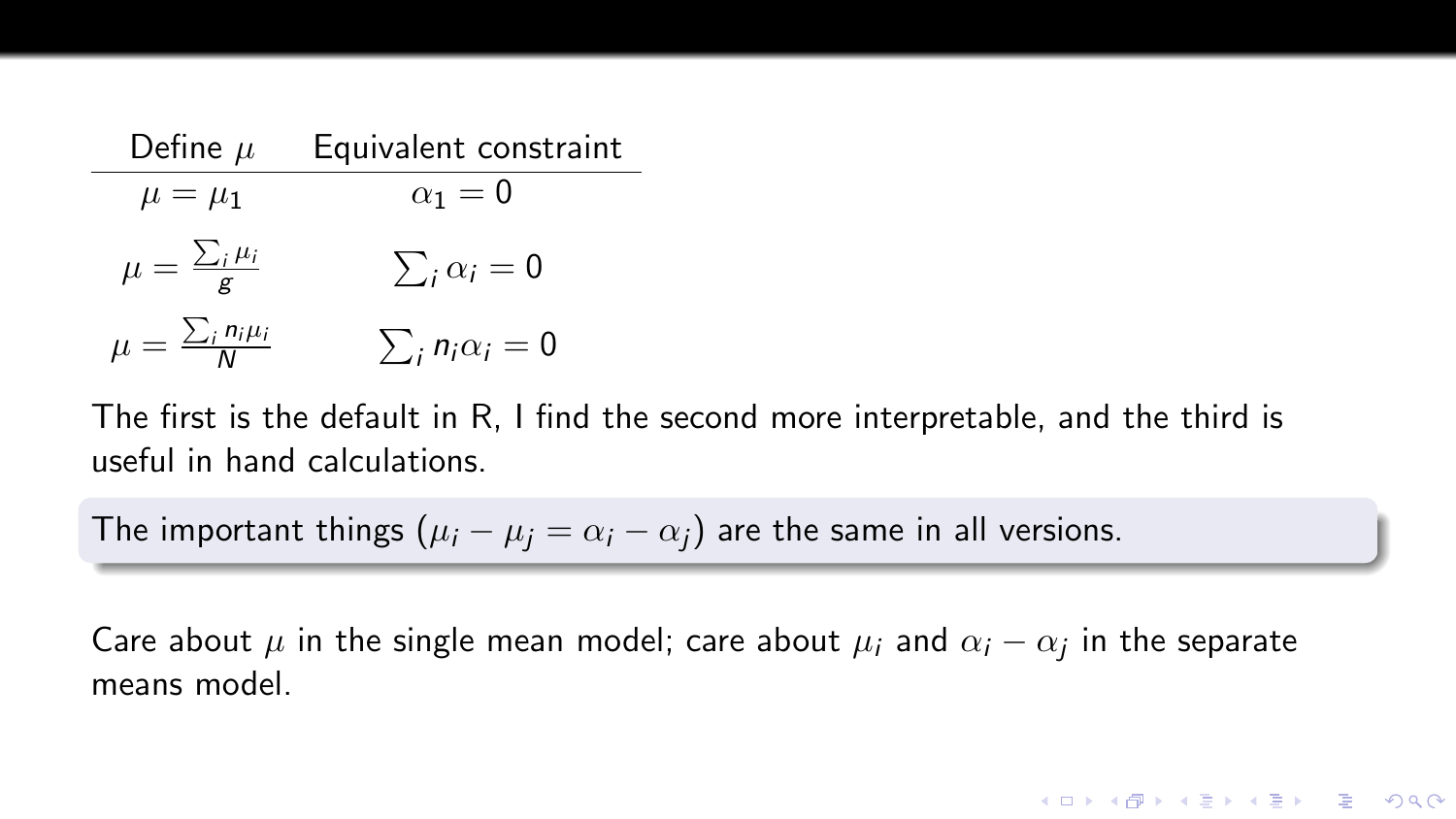What about polynomial models? Let  $z_i$  be the temperature treatment for group  $i$ . Here are some models

$$
\mu_i = \beta_0 \n\mu_i = \beta_0 + \beta_1 z_i \n\mu_i = \beta_0 + \beta_1 z_i + \beta_2 z_i^2 \n\mu_i = \beta_0 + \beta_1 z_i + \beta_2 z_i^2 + \beta_3 z_i^3 \n\mu_i = \beta_0 + \beta_1 z_i + \beta_2 z_i^2 + \beta_3 z_i^3 + \beta_4 z_i^4
$$

The first is the same as the single mean model, the last fits the same means as the separate means model, and the others are intermediate.

Note that equivalently written parameters have different meanings (and different values) in different models.

Note that we maintain hierarchy.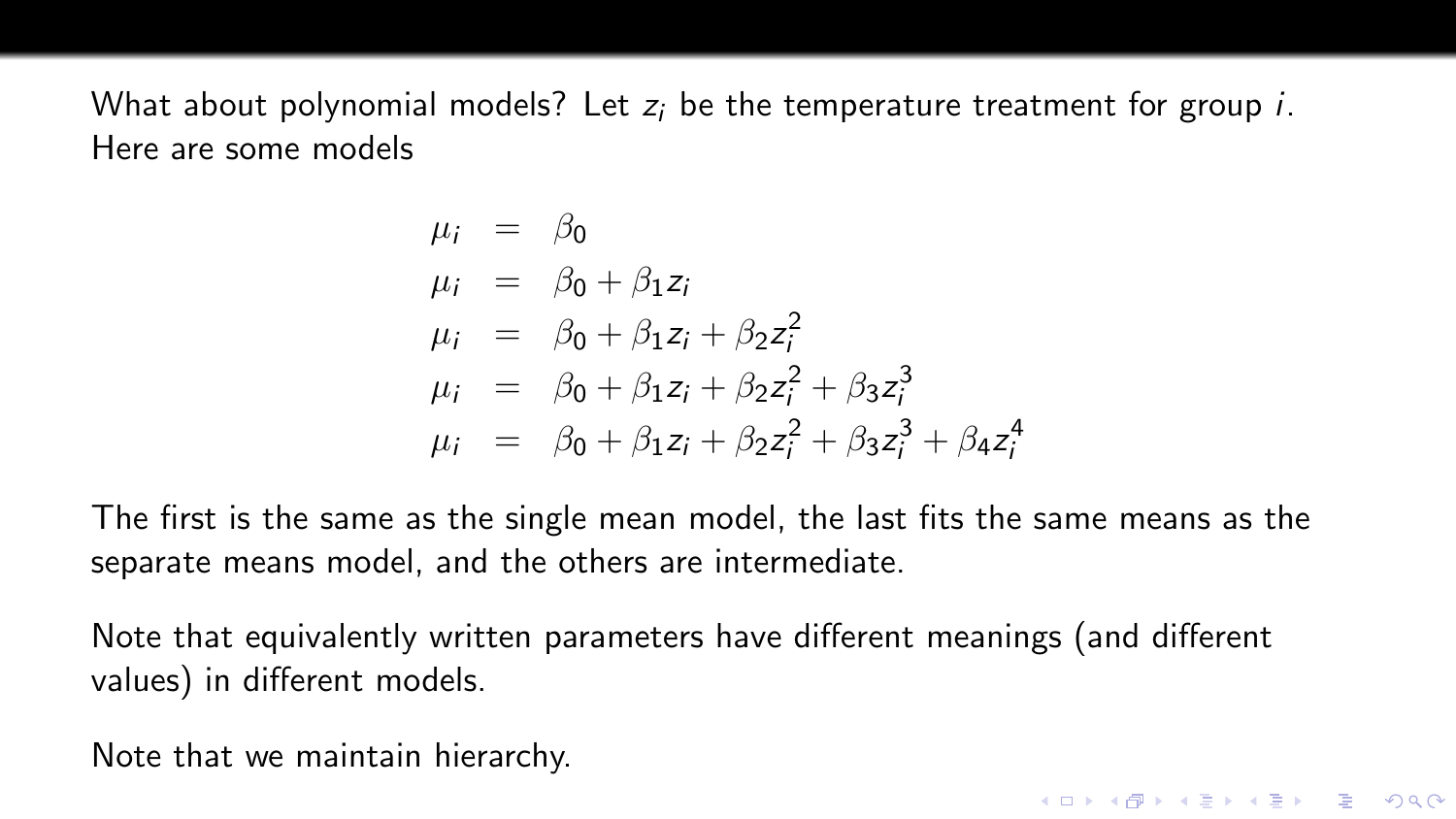But we don't even leave polynomials in peace. Consider

$$
\mu_i = \beta_0 + \beta_1 [z_i - 210.0811] \n+ \beta_2 [z_i^2 - 422.9z_i + 44043.5] \n+ \beta_3 [z_i^3 - 636.4z_i^2 + 133812.3z_i - 9294576.3]
$$

This is equivalent to the cubic model on the last slide, but here the  $\beta_i$  retain values and meanings as we change linear to quadratic to cubic (and you can go higher). These are orthogonal polynomials.